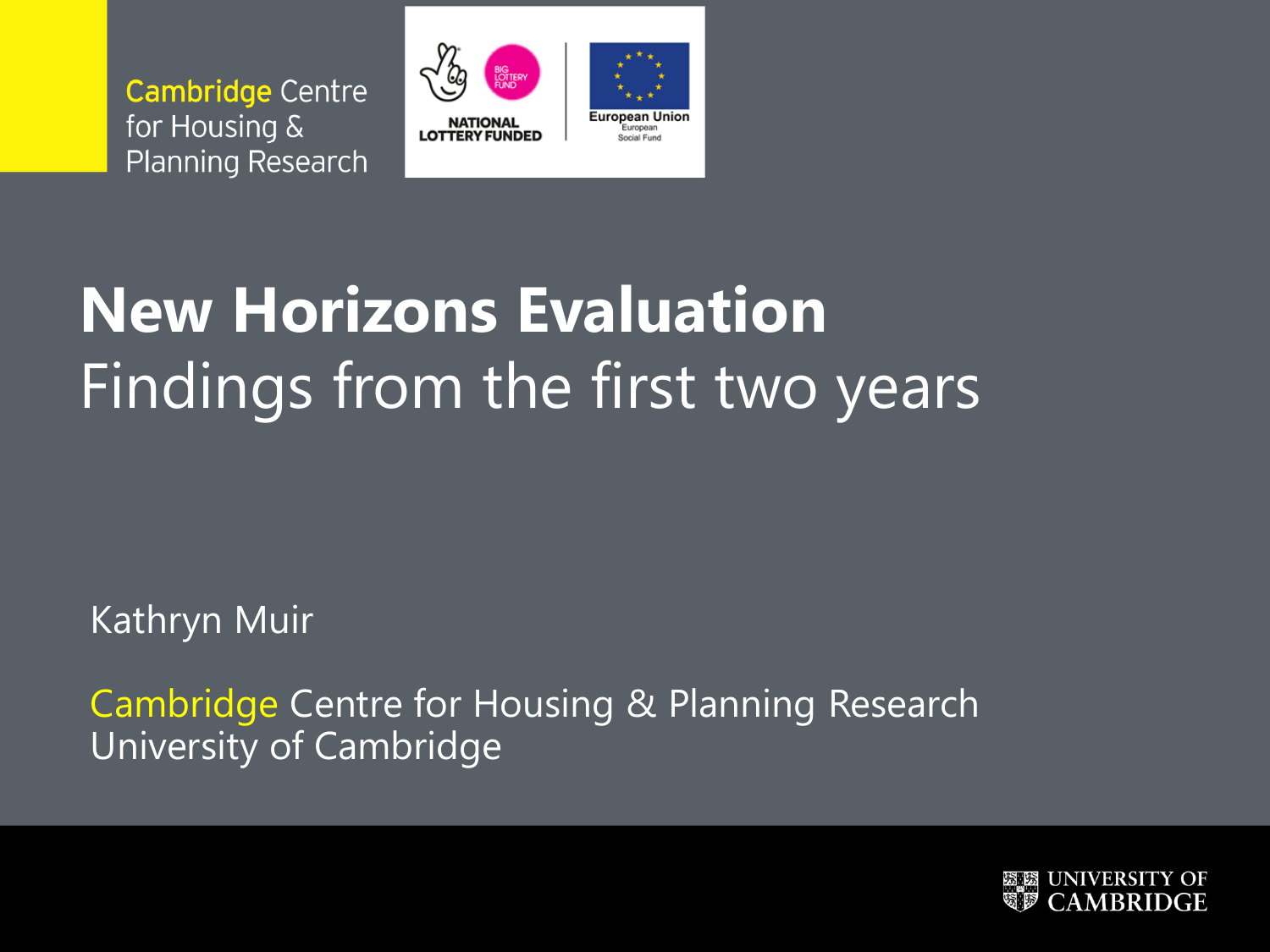# Presentation

- Overview of the evaluation
- How do participants benefit from their involvement in New Horizons?
- How does New Horizons achieve these outcomes?
- Challenges
- Conclusions

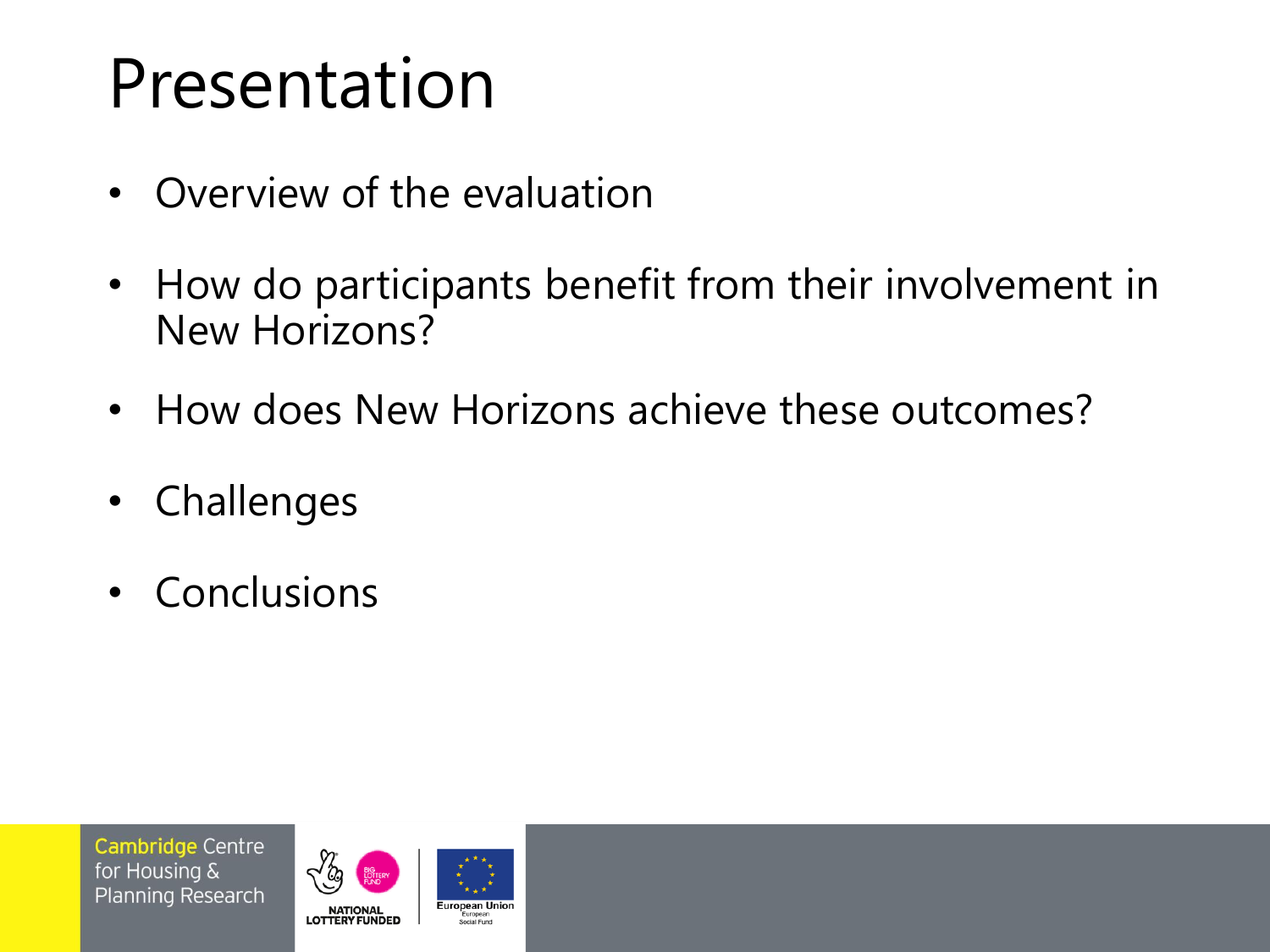# Overview of evaluation

- Evaluation has been carried out by Cambridge Centre for Housing and Planning Research (CCHPR) since the start of the programme (October 2016)
- Action Research meaning we have an ongoing relationship with the design of the programme
- Process evaluation (measuring outputs such as number of participants enrolled)
- Impact evaluation (measuring outcomes such as number of people who reduced priority debts or improvement in confidence of client)

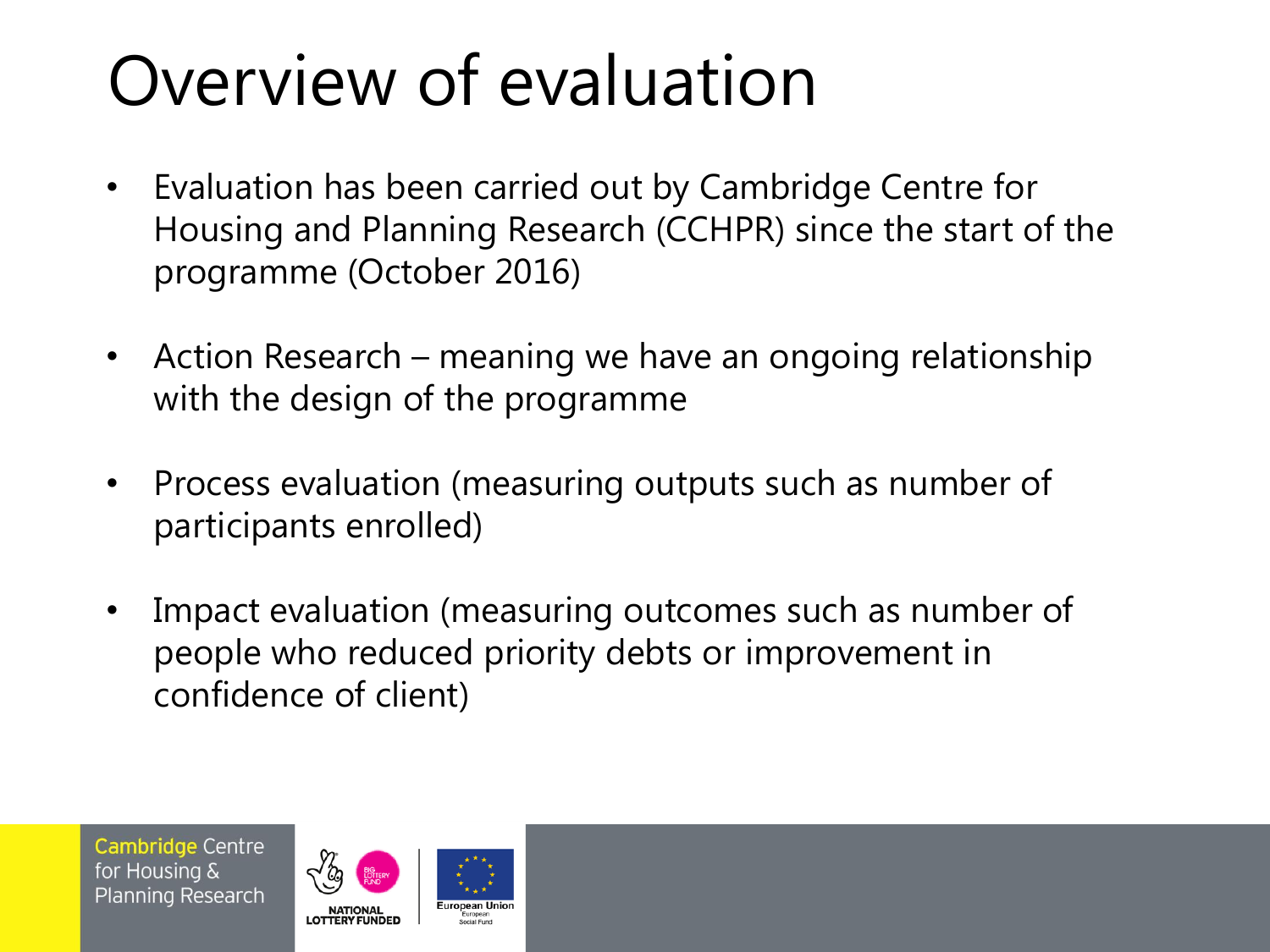# Methods

- **Developing client paperwork**: we helped with the development of information to be collected by coaches
- **Analysis of administrative data:** we analyse monitoring data collected on each participant on Charity Log database
- **Interviews:** we have carried out interviews with:
	- 20 New Horizons participants
	- 10 New Horizons coaches
	- 6 agencies that refer clients to New Horizons
- **Analysis of case files:** we have analysed the case files of 36 participants

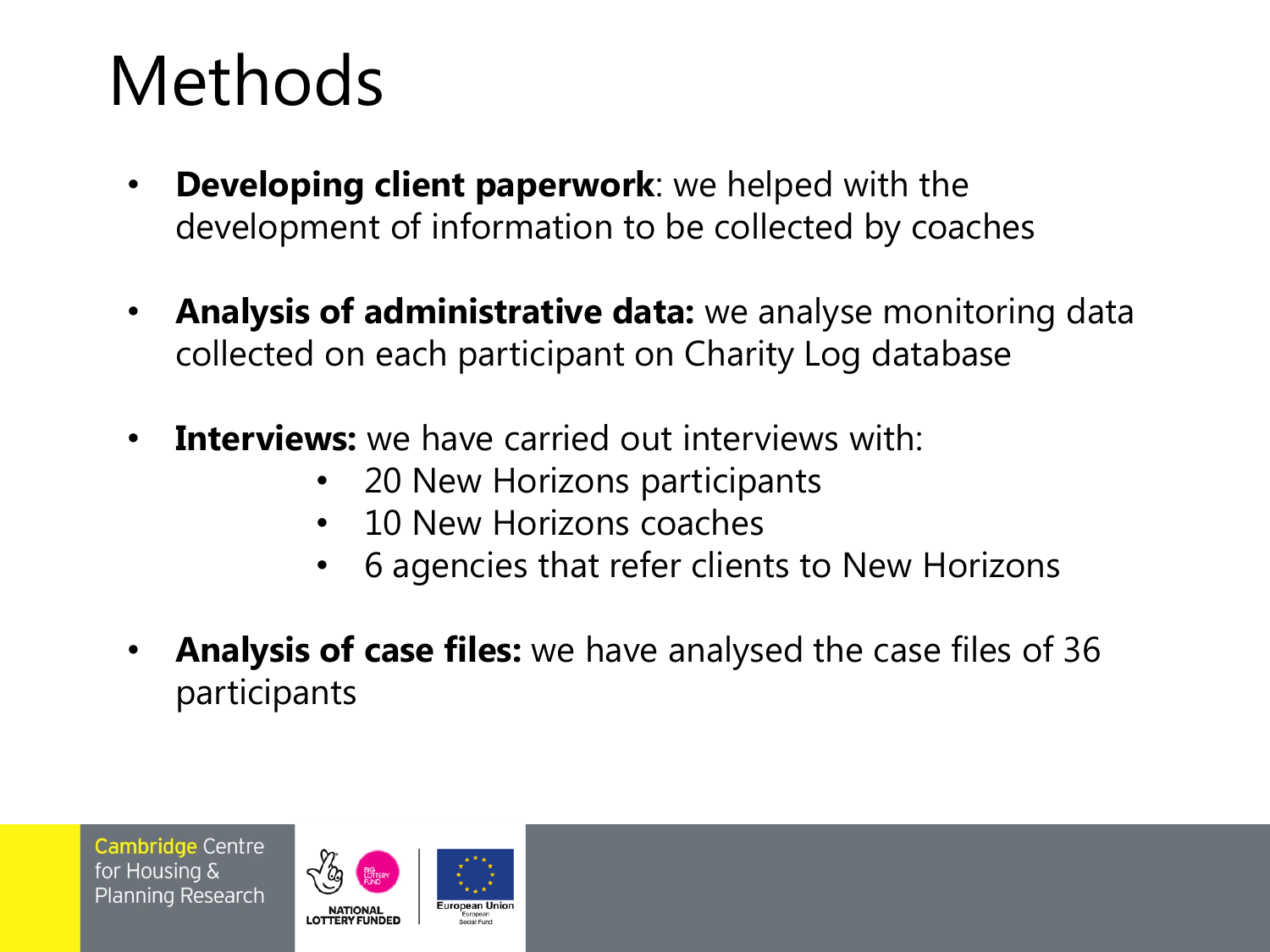# Who are New Horizons participants?

From October 2016 to August 2018:

- **222 participants** enrolled in the programme
- **76 participants** completed the programme

Of these:

- 60% economically inactive, 40% unemployed
- 70% self-report as having a disability
- Most common housing tenures:
	- Renting from a housing association (41%)
	- Homeless (27%)

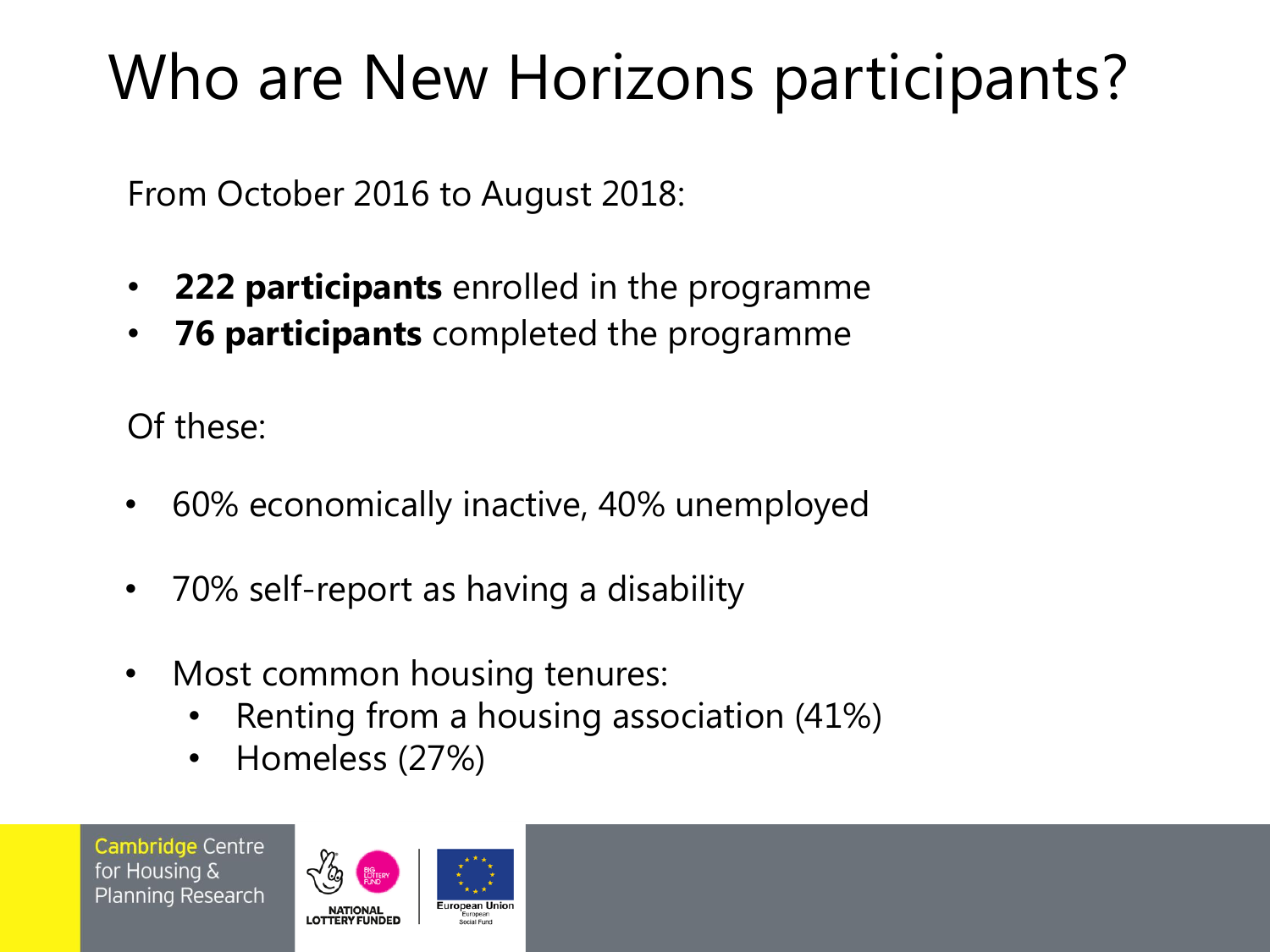# What issues are participants facing?

- Main reasons for referral:
	- 1. Unable to pay priority bills incl. rent **(191 referrals)**
	- 2. Mental health needs impacting on ability to manage money/access services **(167 referrals)**
	- 3. Entering a hostel/supported housing **(121 referrals)**
- "I was in a bit of a state financially… I was down the foodbank, getting the food parcels."
- "It was just getting me down and down and down, where I was getting to the point where I'd just had enough."
- People either self-refer or are referred in by agencies such as CABs, job centres or charities.

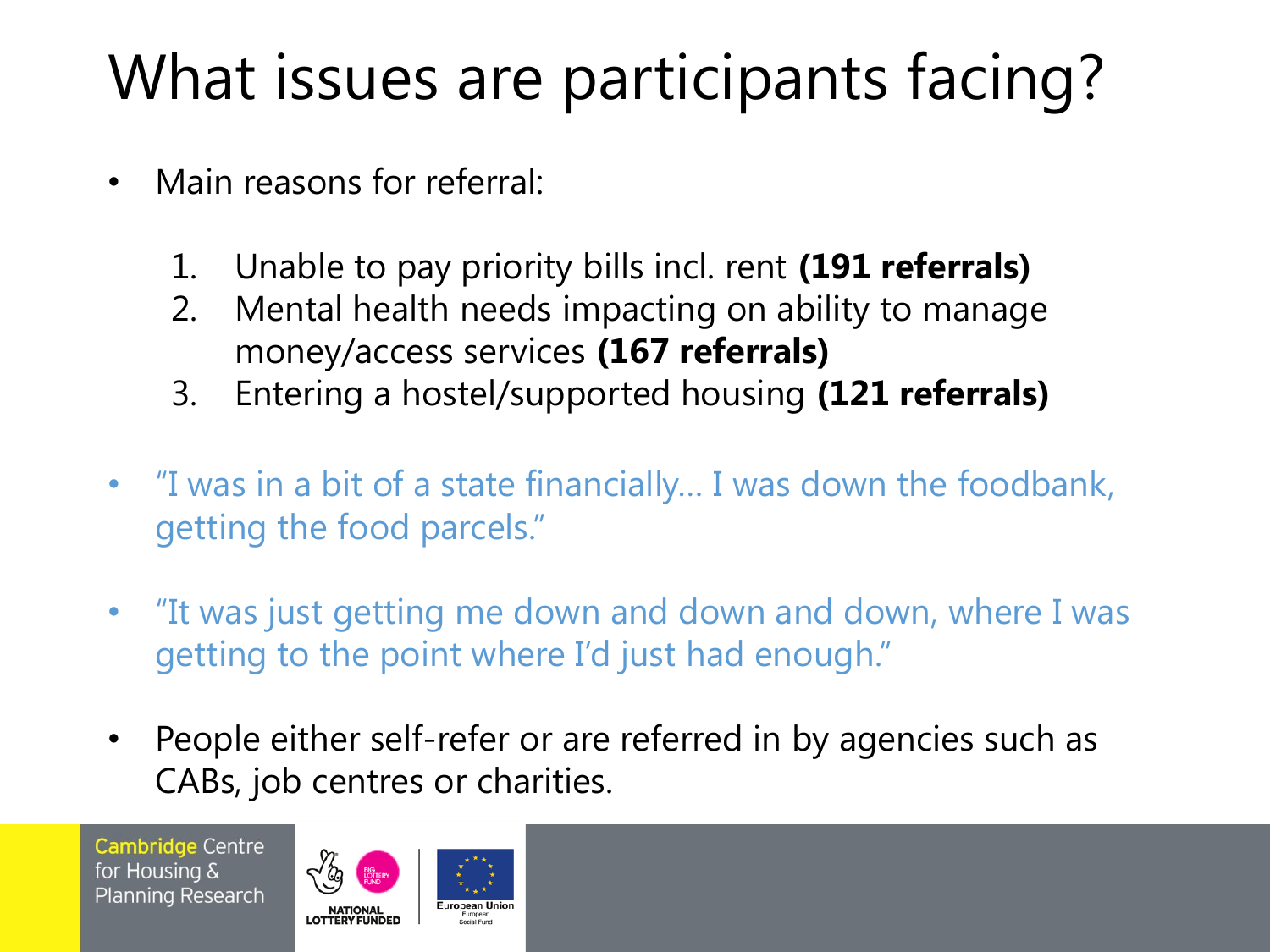# How have participants benefitted from their involvement in New Horizons?



Cambridge Centre for Housing & **Planning Research** 



European<br>Social Fund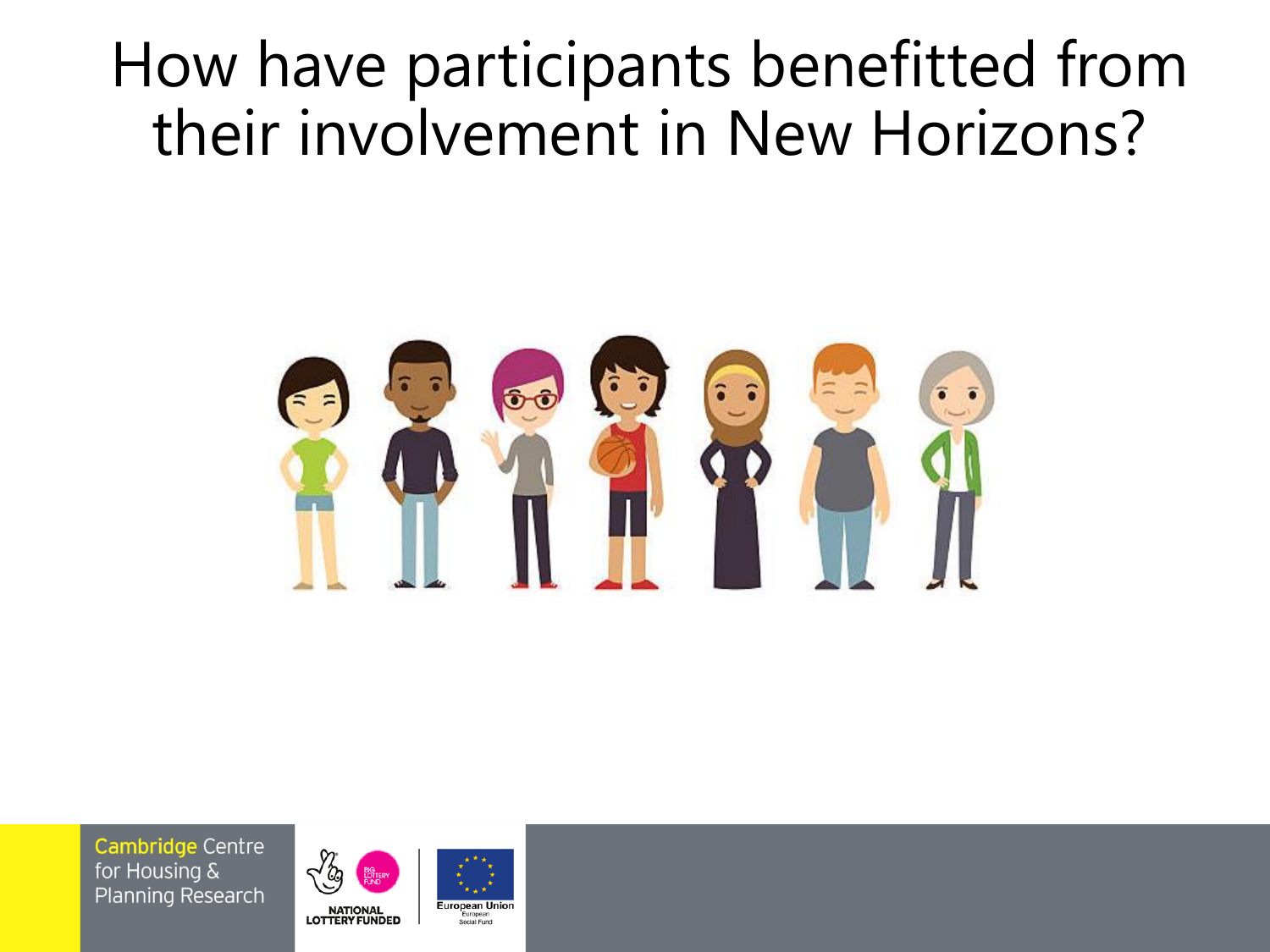# Top outcomes for participants

# Up to October 2018:



# **Financial inclusion:**

- 55 participants reduced priority debts
- 54 participants reached agreement on debt repayment with creditors
- 48 participants reduced non-priority debts
- 41 participants made new benefits claims



# **Digital inclusion:**

- 46 participants set up an email account
- 34 used 'Making Money Count' website to plan for a return to work
- 22 acquired a smartphone or tablet with internet connectivity
- 19 started using internet banking

Cambridge Centre for Housing & **Planning Research** 



European Unio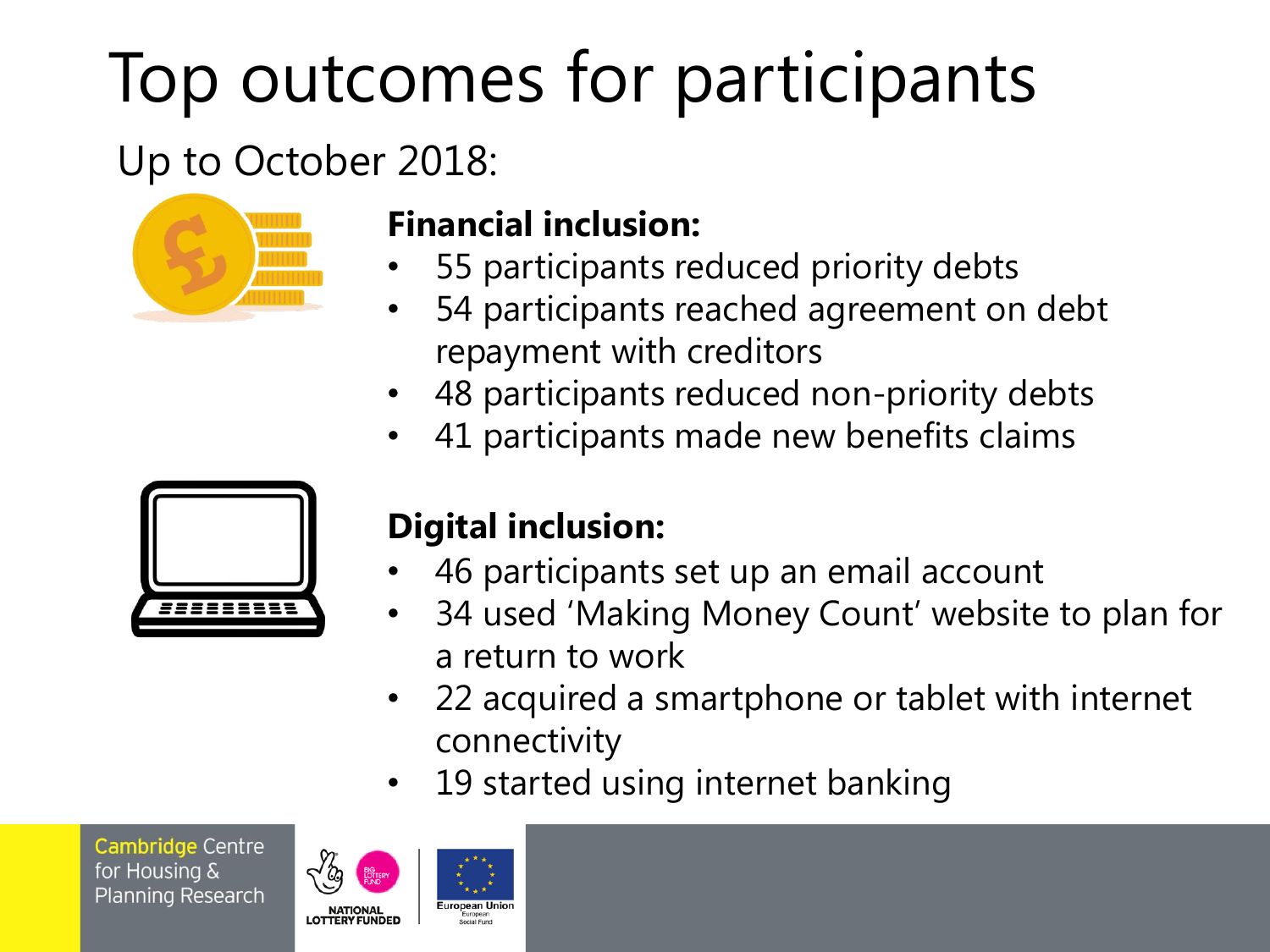

#### **Employment support**

- 35 shortlisted for interview
- 24 started volunteering
- 22 entered paid work (including casual work)

**Cambridge Centre** for Housing & **Planning Research** 



European<br>Social Fund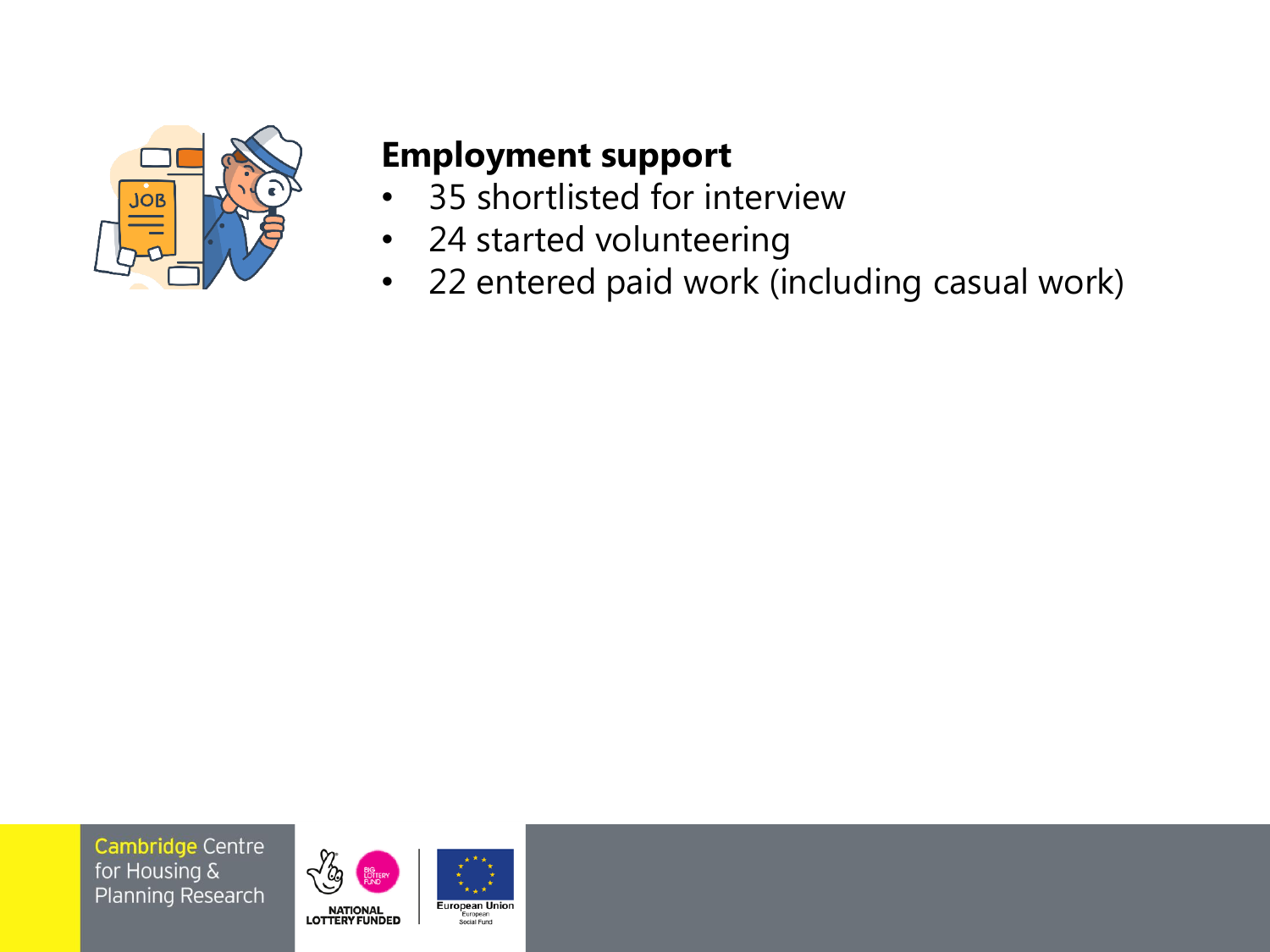#### **MOW assessment tool**



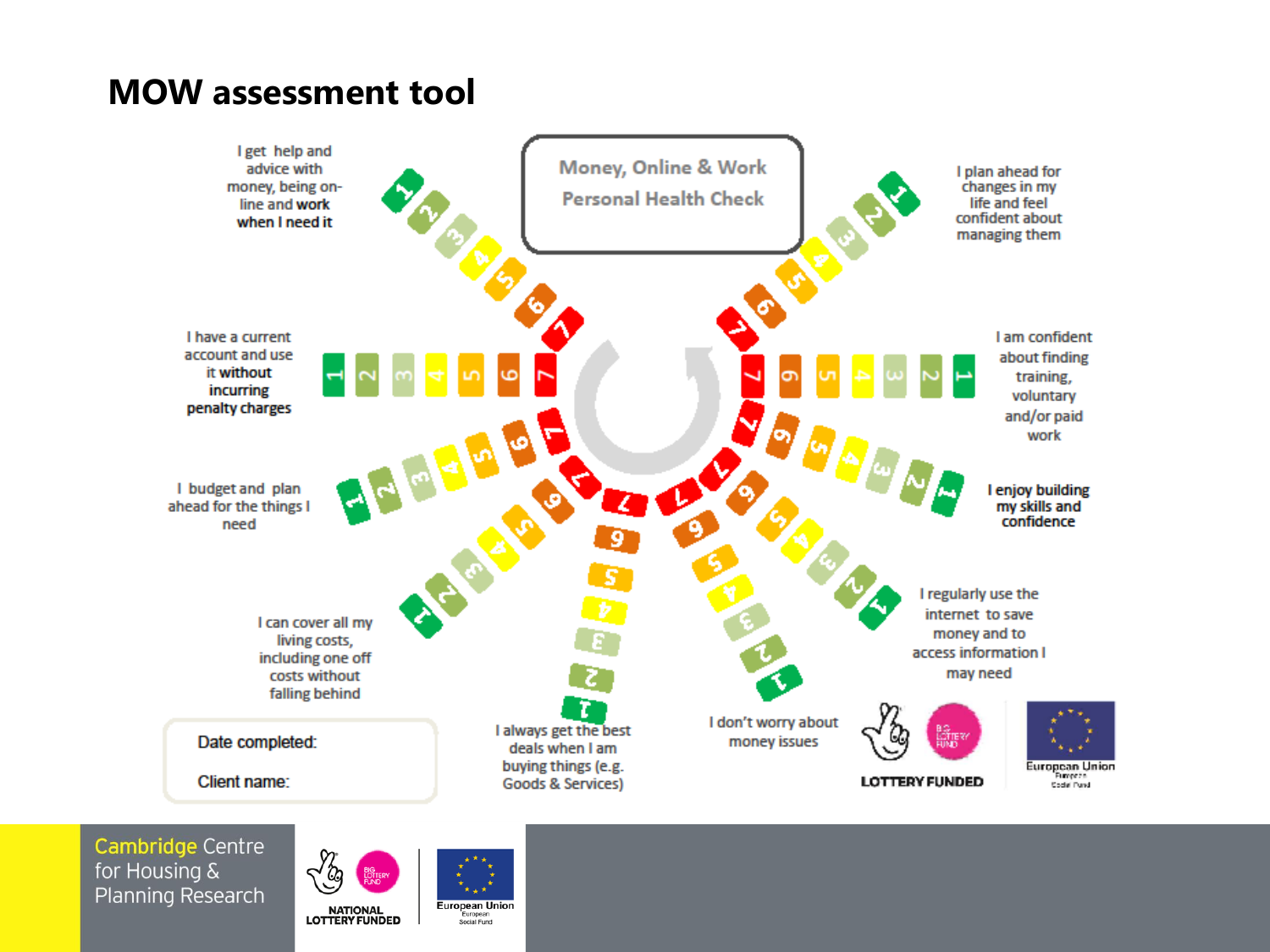# MOW outcomes

| Change in participants rating between first and last<br>assessment | % participants<br>rating increased | <b>Average</b><br>change in<br>rating $(7)^*$ |
|--------------------------------------------------------------------|------------------------------------|-----------------------------------------------|
| Getting help when needed                                           | 67%                                | $+2$                                          |
| Using the internet                                                 | 63%                                | $+2$                                          |
| Confidence about managing life changes                             | 63%                                | $+2$                                          |
| <b>Building skills and confidence</b>                              | 61%                                | $+2$                                          |
| Confidence about finding training/voluntary/paid work              | 61%                                | $+2$                                          |
| Making a budget                                                    | 59%                                | $+2$                                          |
| Covering living costs without falling behind                       | 57%                                | $+2$                                          |
| Not worrying about money                                           | 56%                                | $+2$                                          |
| Getting the best deals                                             | 51%                                | $+1$                                          |
| Using current account without incurring charges                    | 49%                                | $+2$                                          |

#### **\* Likely to be an under-representation as last assessment sometimes completed before the end of programme**

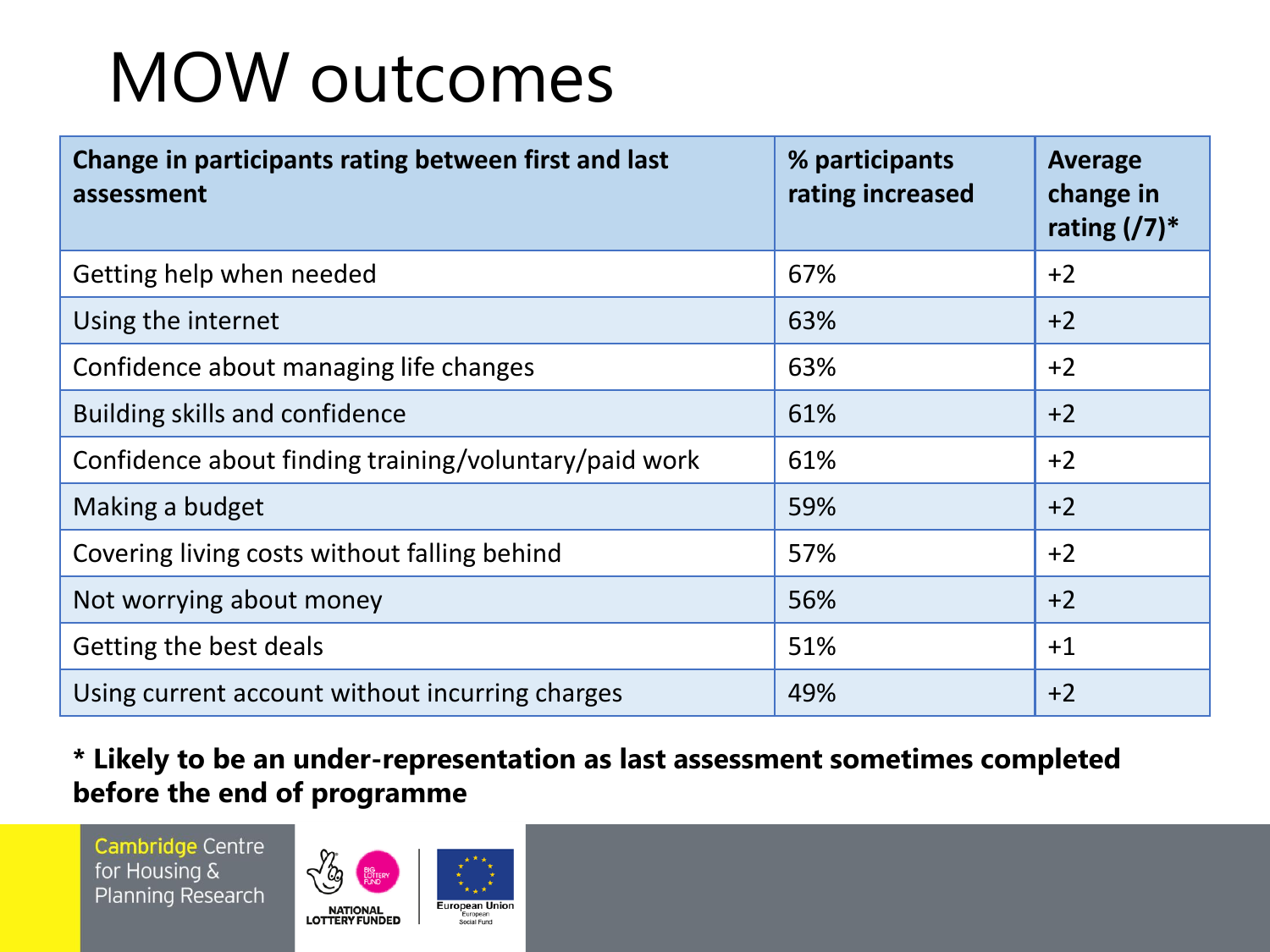# Supporting people to change



Getting onto a stable base

> **Cambridge Centre** for Housing & **Planning Research**



European<br>Social Fund

Taking control of finances



Building digital skills



Moving forward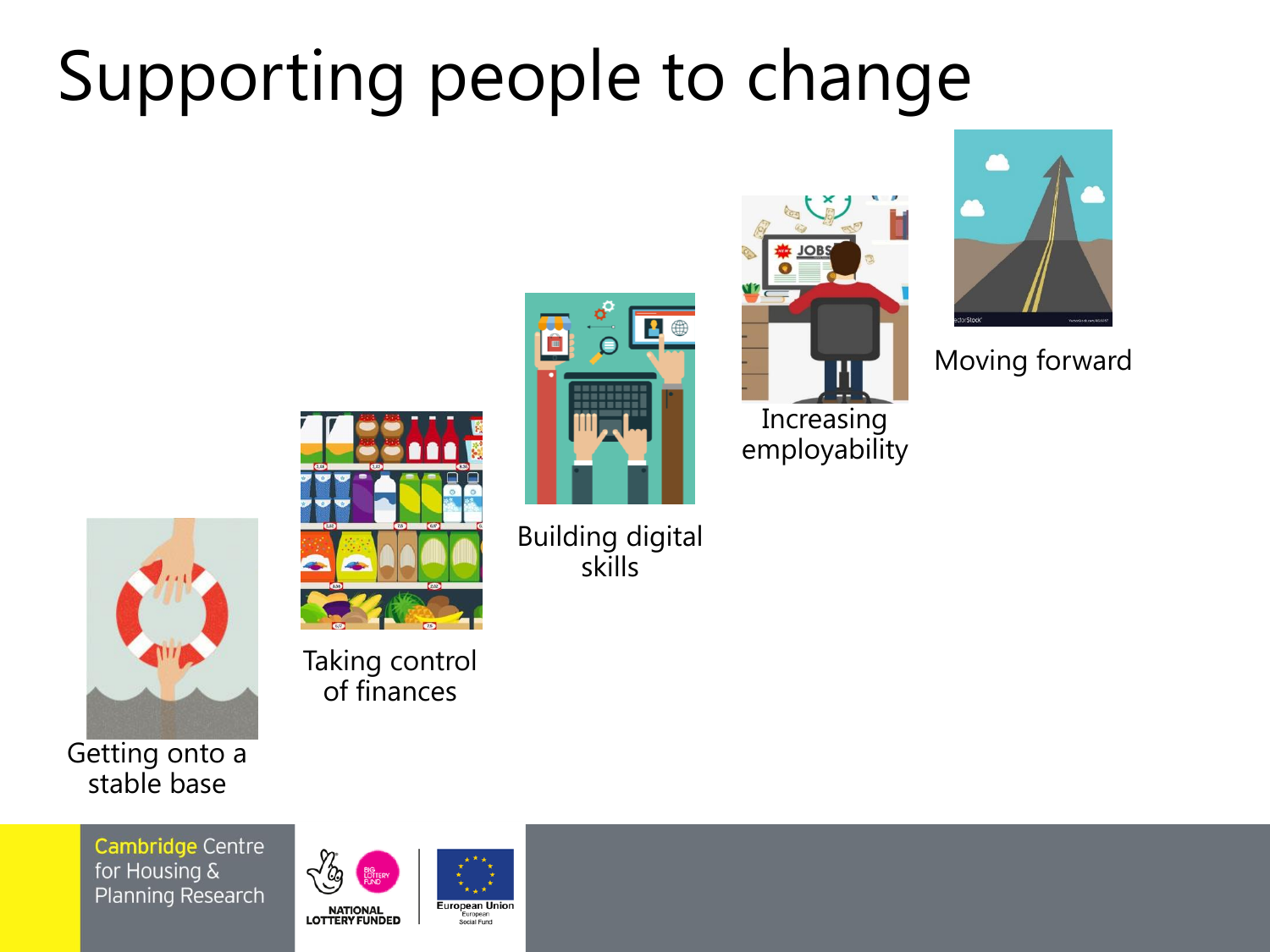# Stage 1: Getting onto a stable base



**Cambridge Centre** for Housing & **Planning Research** 



**European Union** European<br>Social Fund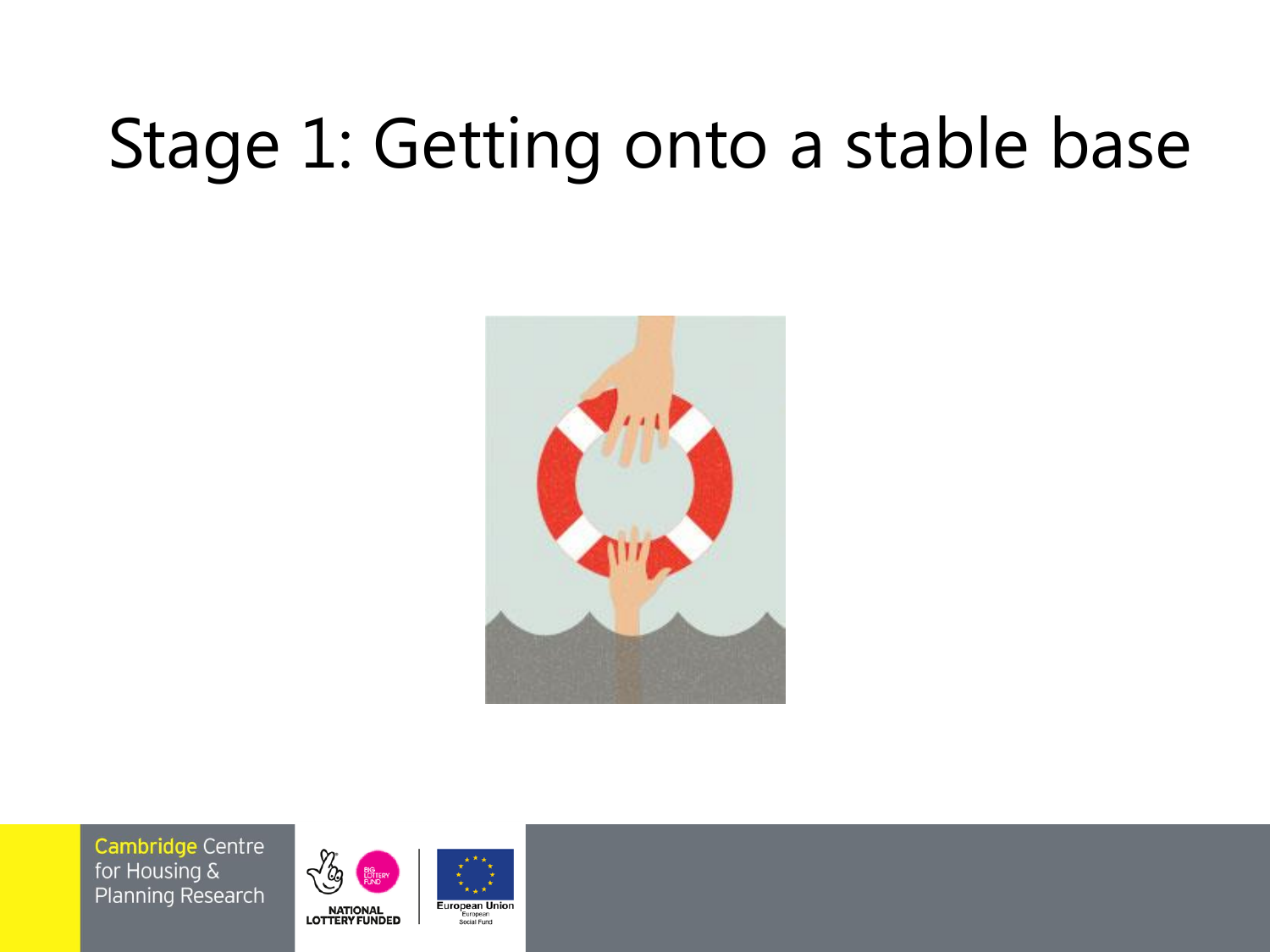- Many new participants were in an unstable situation: struggling with unmanageable debts, feeling out of control and unable to manage day to day.
- The first task for the coaches was to **get them onto a stable base** from which they could start to build their skills.

#### **a) Moving onto correct benefits:**

- "When [coach] came on board, she said 'with your health issues I think you should have gone for ESA' [rather than Universal Credit]… so she's helped me apply for that."
- **b) Arranging crisis support to meet basic needs**
- "[Coach] put me in touch with the foodbank."

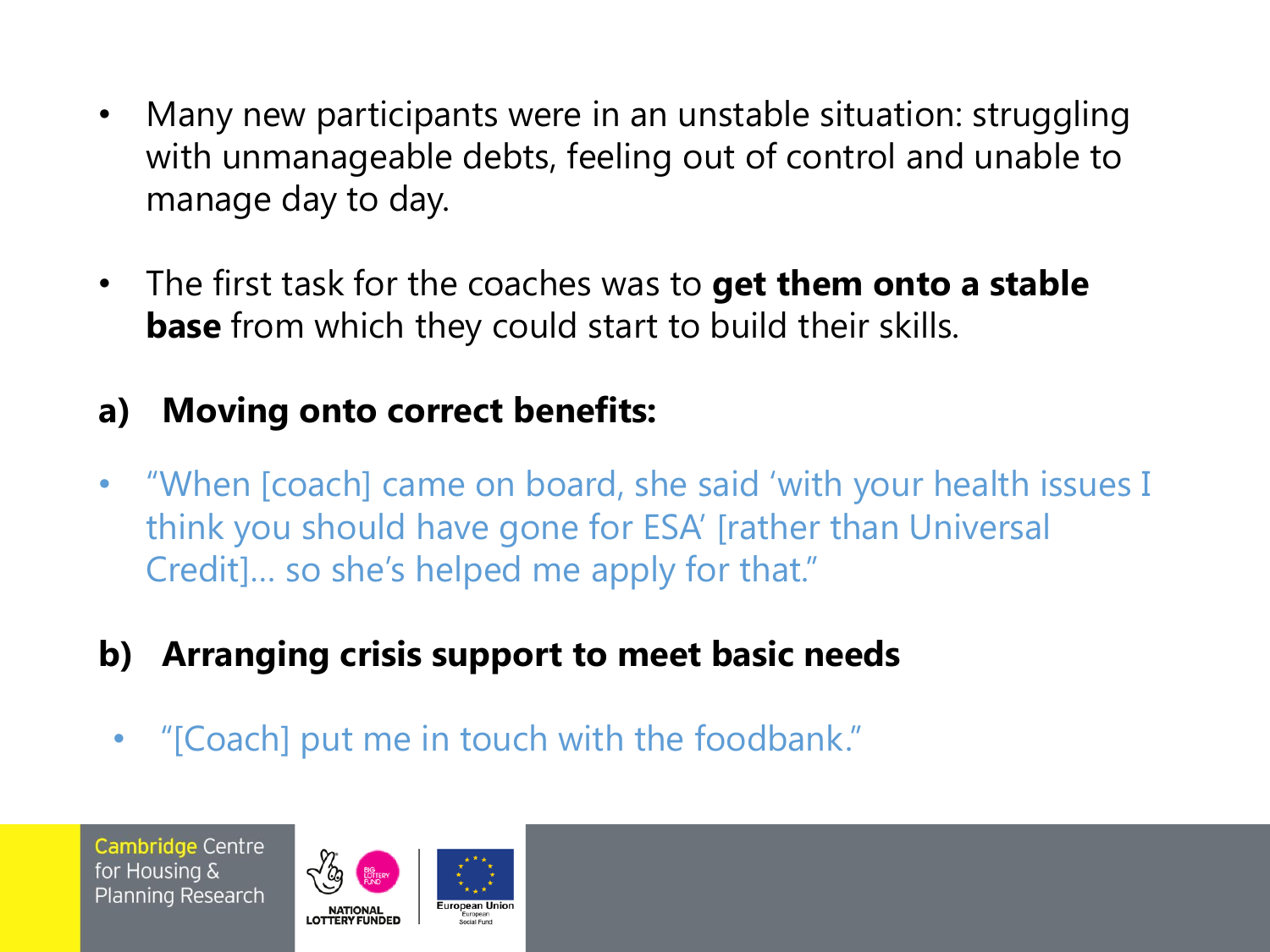- **c) Addressing debts – communicating with creditors to make repayments more manageable**
	- "[Coach] helped me to get the Barclaycard people off my back… I'm very appreciative of that because at least now I feel a bit of relief."

#### **d) Other changes to make financial situation more manageable:**

- "[Coach] helped me find a new, better bank account. Because I was paying so many charges on this account, I was going over my overdraft and… getting charged
- Applying for reductions on services that participants are eligible for, e.g. Anglian Water LITE tariff

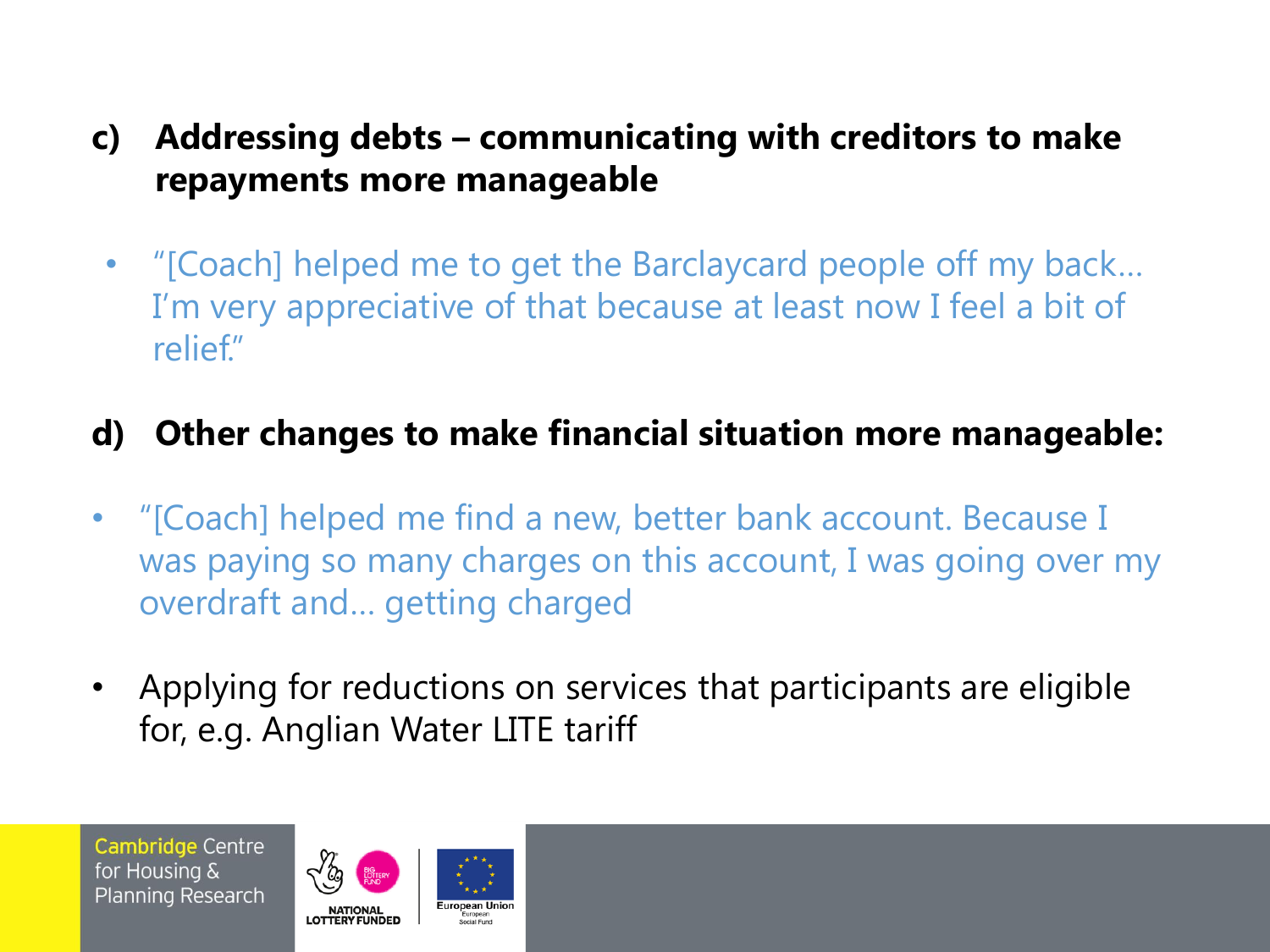# 2: Taking control of finances



©[TSB](https://www.tsb.co.uk/straightforward-money/save-on-your-food-shop/)

**Cambridge Centre** for Housing & **Planning Research** 



European<br>Social Fund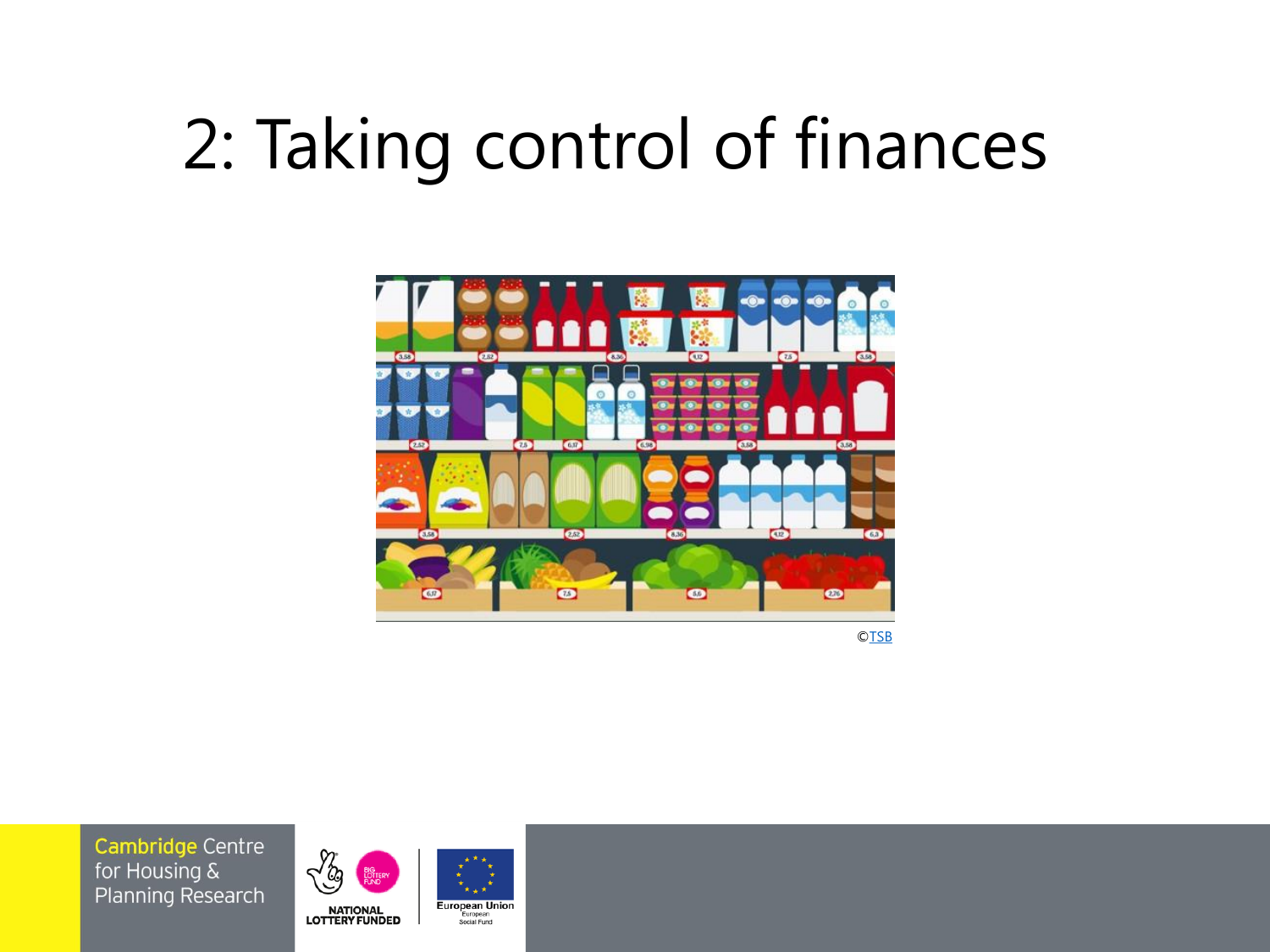Coaches then **taught participants financial skills** in order to have a better understanding and control of their money day to day:

# **a) Budgeting**

- "I've never really laid my finances out like that before... it's kind of an eye-opener when you see it on paper like that."
- "She sat me down and she talked me right through… where it [money] should be going. So council tax and water and TV licence… she told me 'that bit will go there, that £35 will go that way, and then that bit's yours'."

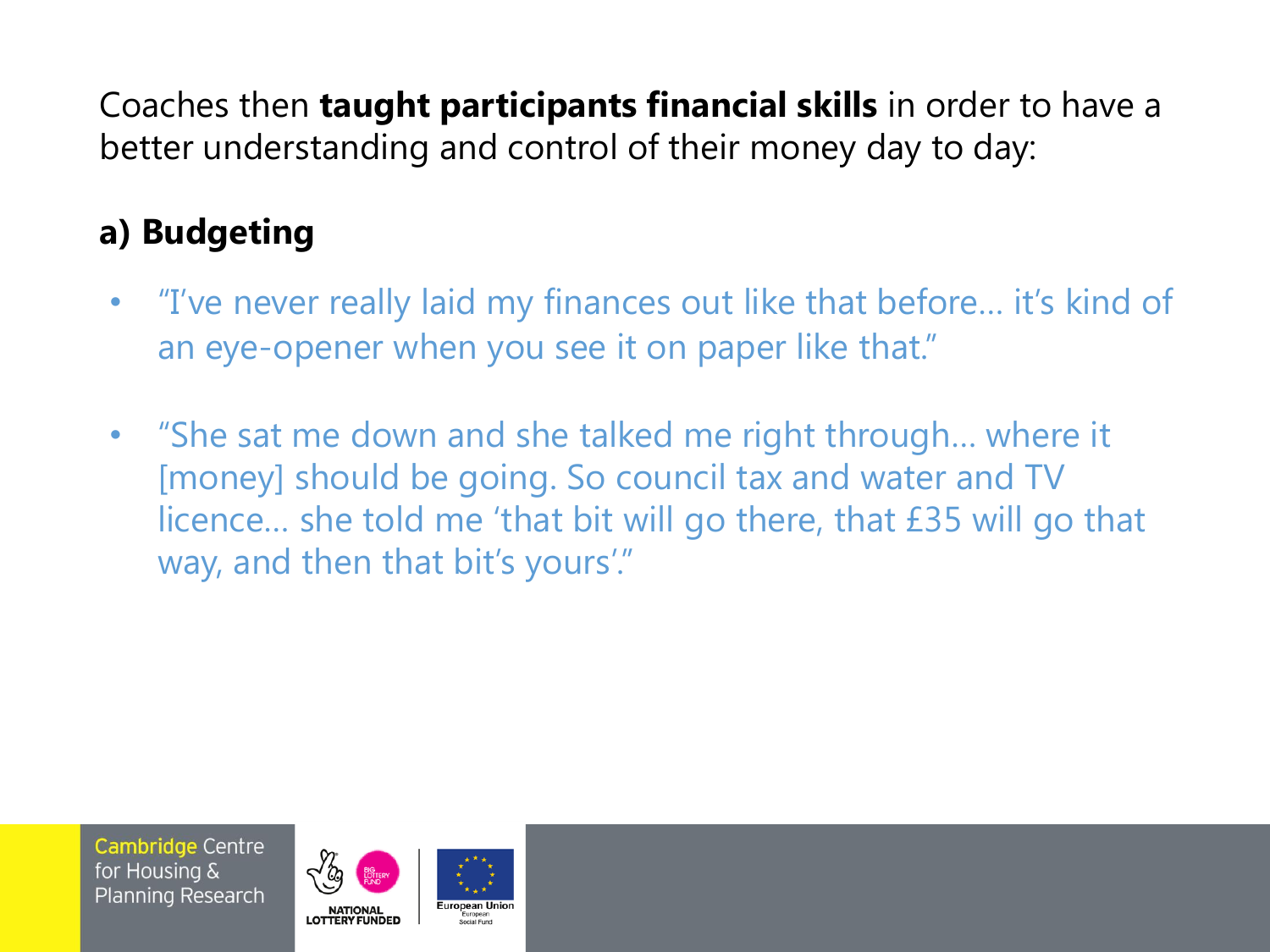# **b) Changing spending habits**

• "I always shopped at Tesco, [coach] said "why don't you go to Aldi?" It's sort of half the price, so that's helped me out big time."

### This often involved a change of mind-set:

• "It's kind of in the moment, like if I see something and then I see something else it's like "do I want that or do I want that?... that one's cheaper!" Thinking first before buying something."

# **c) Swapping suppliers or changing tariffs**

• "I think I was paying about £87 for my BT broadband and phone line and she was saying 'that is a lot, you really need to switch'… so then I changed."

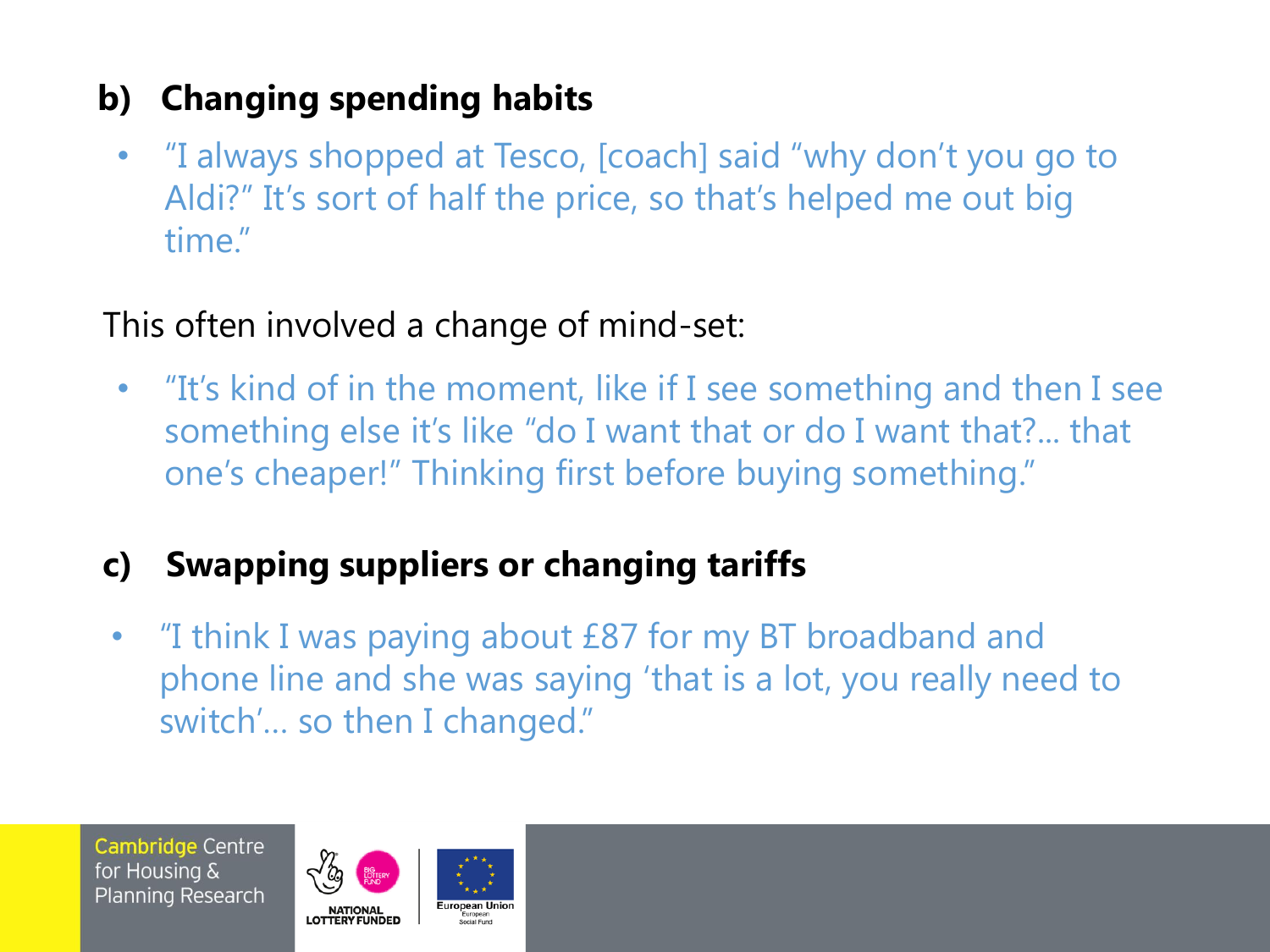### **d) Changing lifestyle to cut costs**

• "She said to me that I need to turn things off when they're not being used, and not sort of rack my electric up."

## **e) Changes to banking**:

- "She showed me how to set up direct debits and all like that. Because I didn't know anything about direct debits. She set all that up."
- Other participants set up internet banking for the first time.

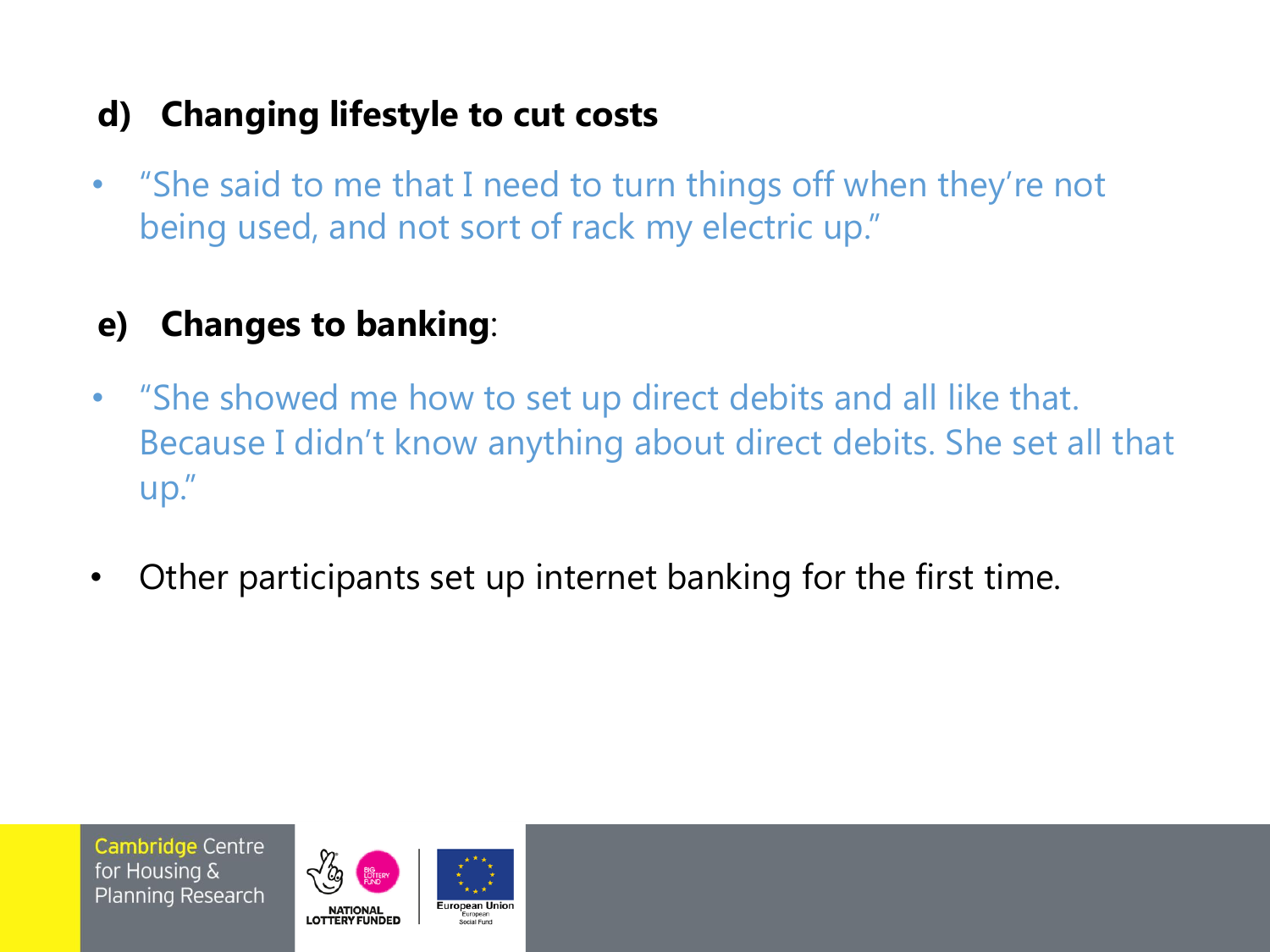# **f) Shifting mind-sets around debts**

- Preventing avoidance:
- "Before I would just say, 'I don't care about that [debt]', chuck it over my shoulder and carry on…But this time I've paid all my debts. So yeah that sticks out more than anything."
- Re-paying debts at a manageable rate:
- "[I learnt] as long as I'm paying something it's OK… I don't have to make myself skint in the process… I was making myself get into trouble trying to pay all these bills off. Then I'd probably end up getting behind with something else, because I'd forgotten about it."

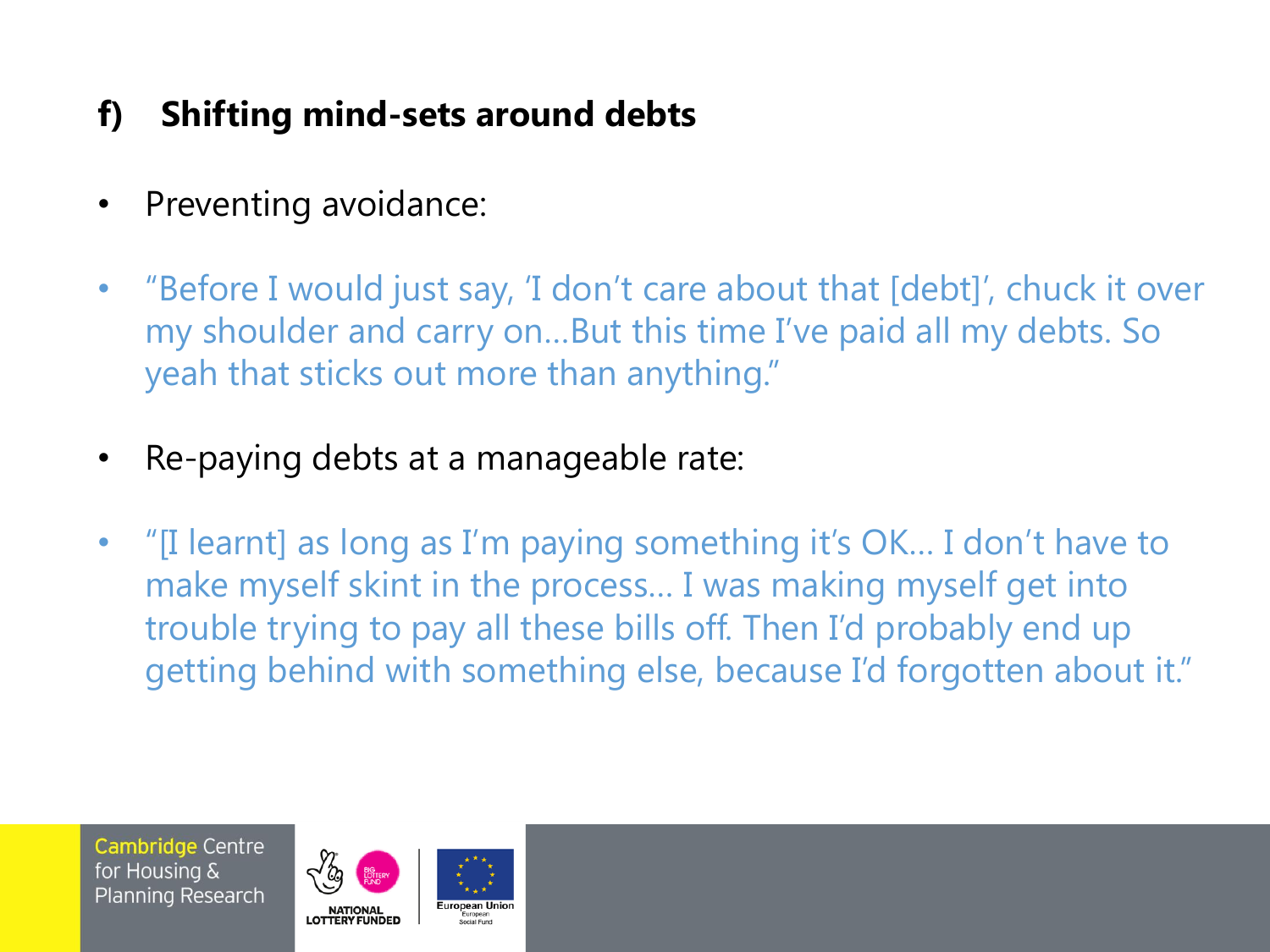# 3: Building digital skills



[©Dynamics Blog](https://dynamicsblog.it/api-di-un-software/)

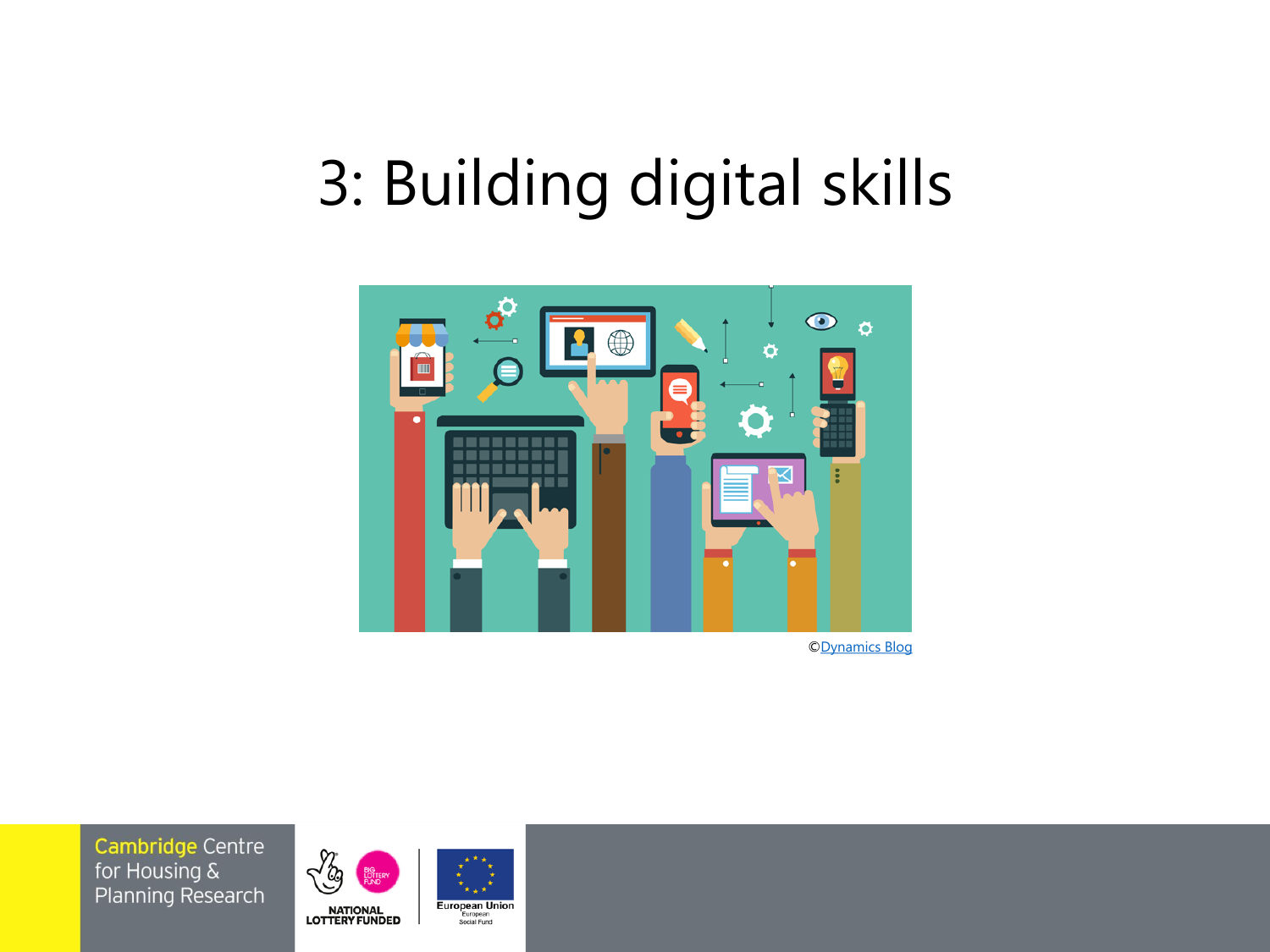

# **Tackling digital exclusion**

- Lack of digital skills restricts both financial inclusion and job readiness
- Coaches helped participants to improve their digital skills through helping them to work through online courses, and by providing them with individual assistance in the areas they needed
- Coaches can also loan Chromebooks to participants, which they found helpful

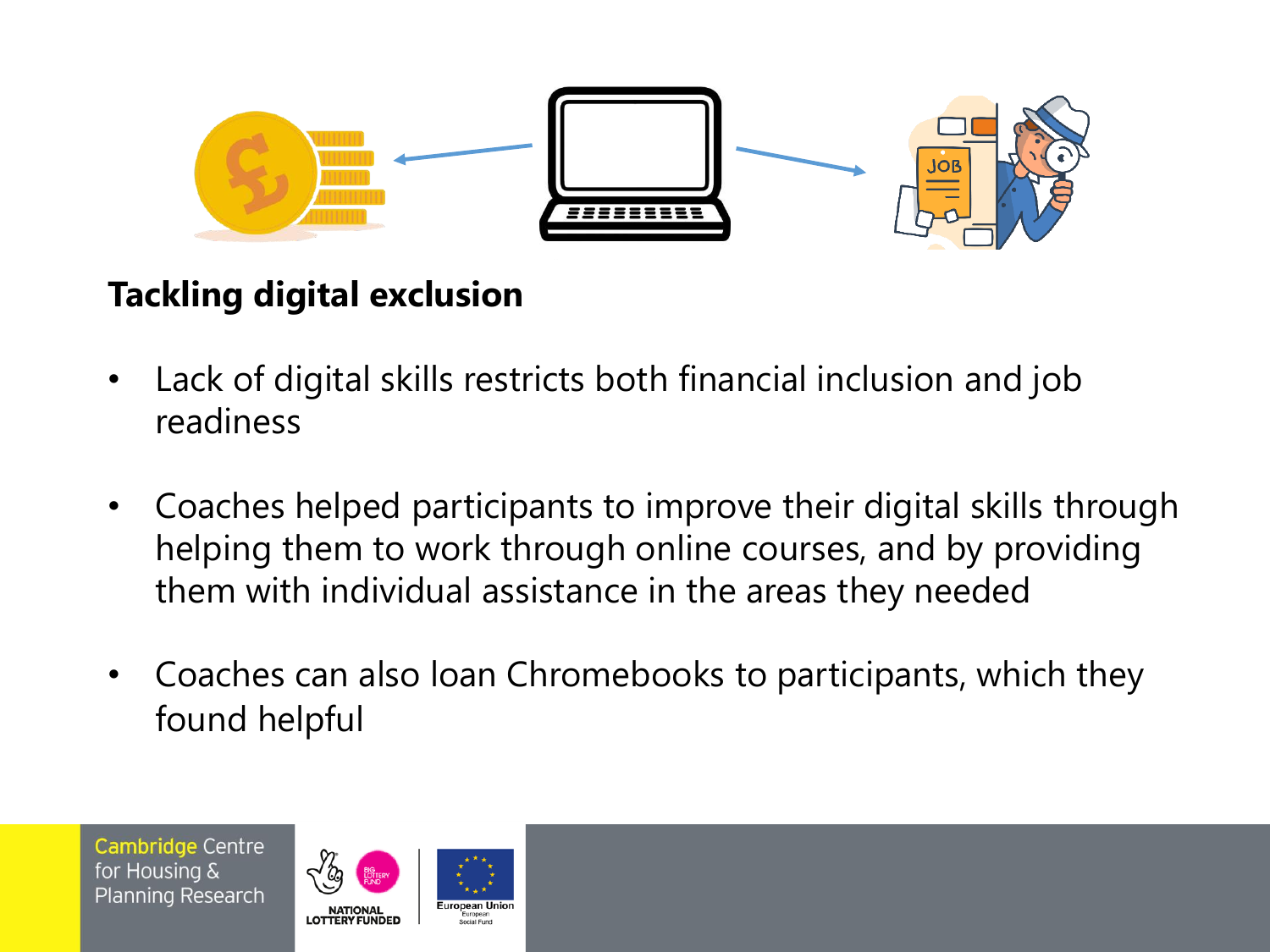### **a) General computer skills**

- "She's set me up with my emails. I had no emails at all, I didn't know how to do it."
- Coaches had to encourage a change of mind-set:
- "A computer just seemed very big and scary to me. I never wanted to touch one, just in case I broke it… but it's not so scary now I know a bit about it."

# **b) Applying for jobs**

• Coaches also helped participants with digital skills needed for job applications: how to use job-searching websites, copy and paste text, format CVs and attach them to emails

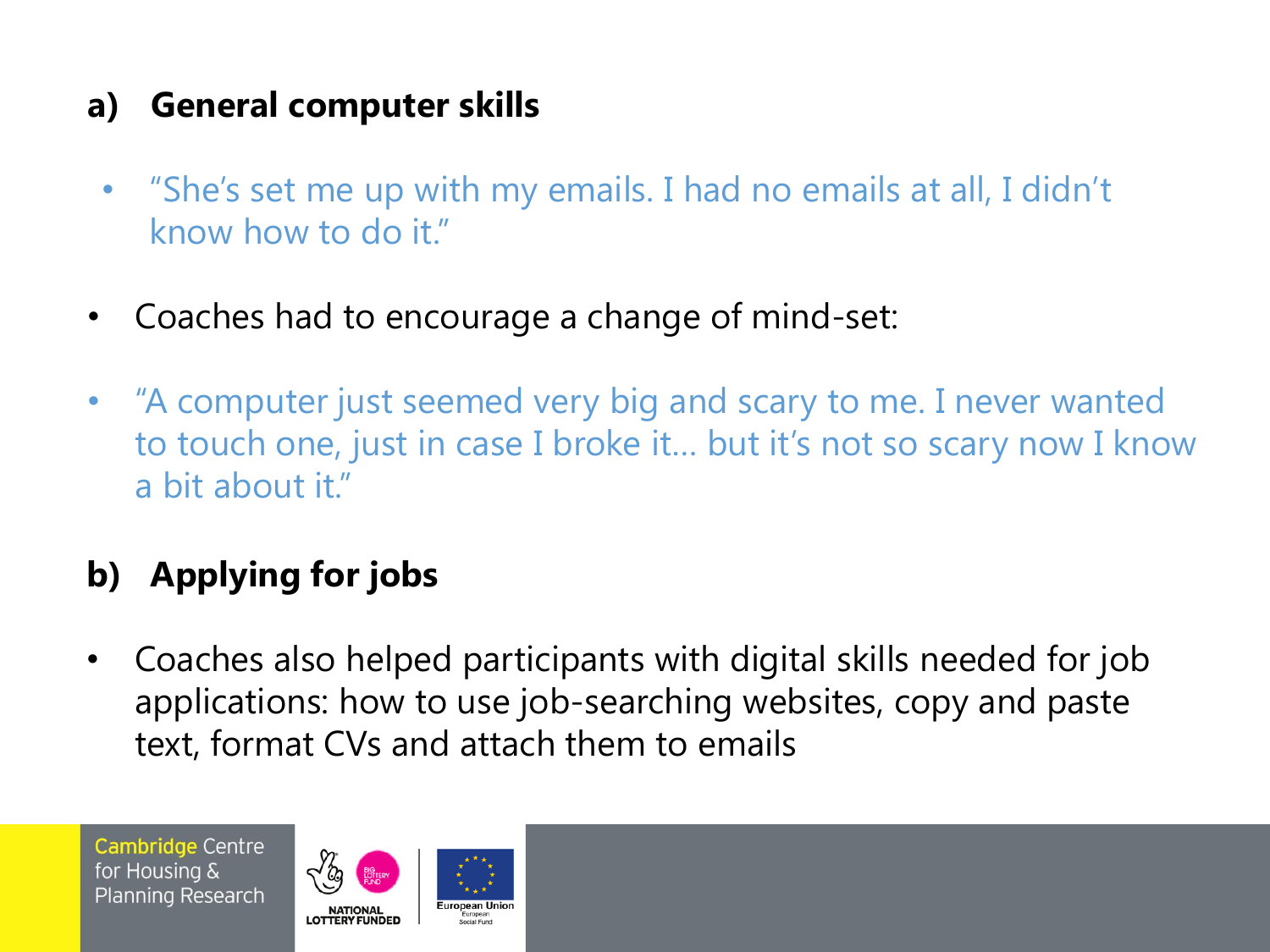#### **c) Skills that will be useful in the workplace**

• "I'm not going to be going into computer work, I'm going to be doing care work. But I need to know basic computer skills because a lot of things now are done on computers now, care plans, things like that are all done on computers.



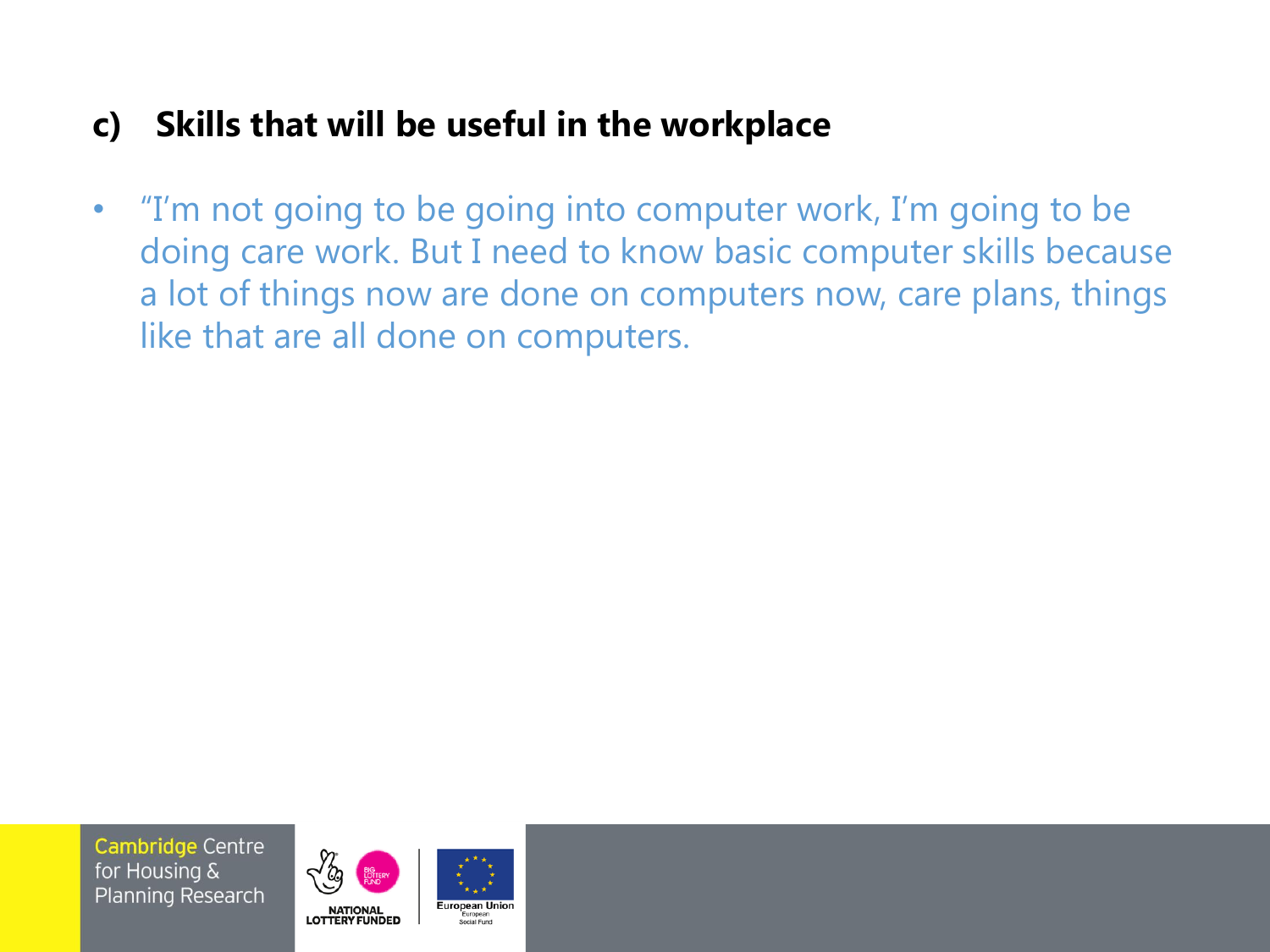# 4: Increasing employability





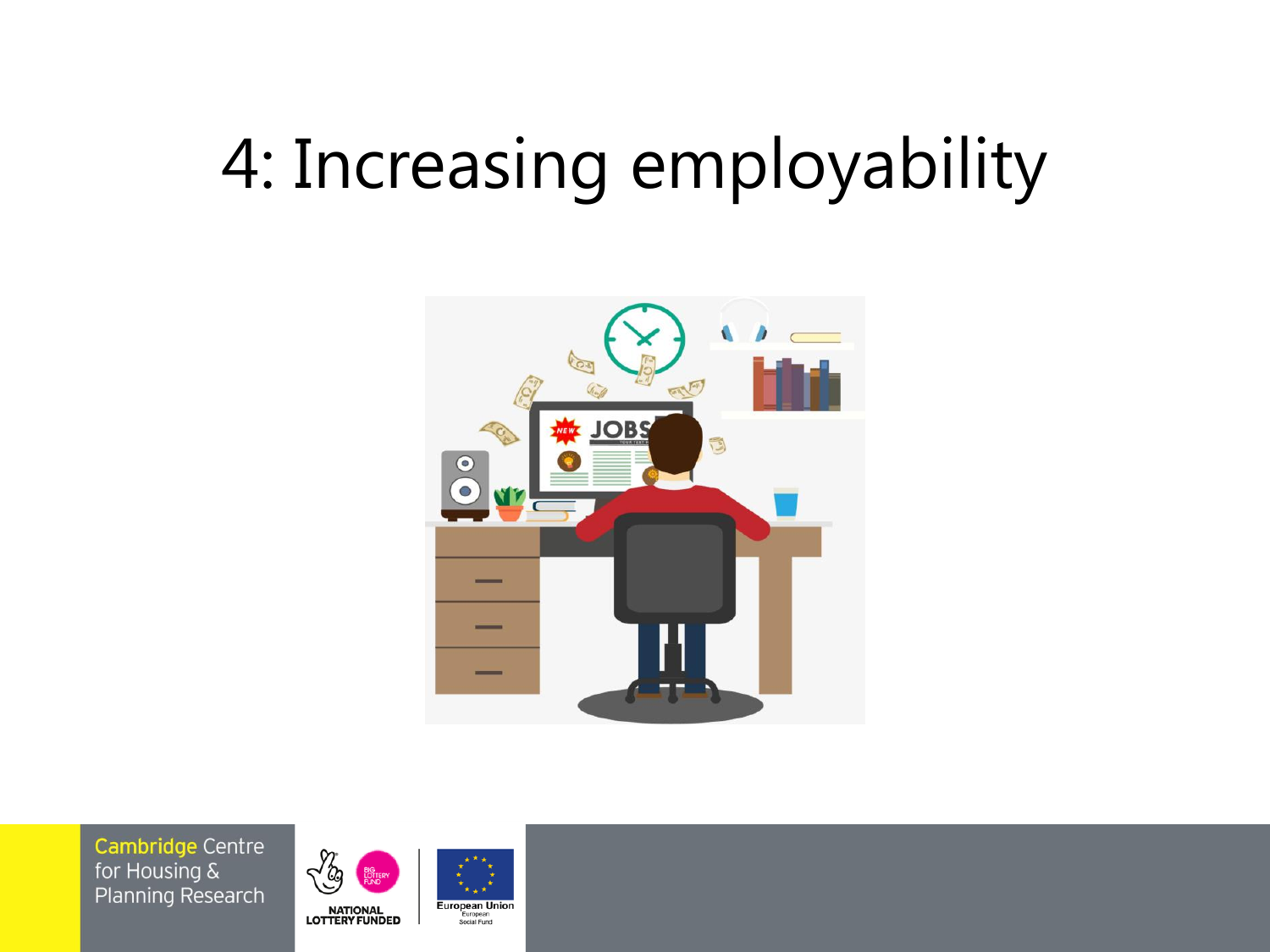### **a) Numeracy and literacy skills**

- One of the providers helped participants complete courses in English, Maths and ICT:
- "It's a quick way of building up a portfolio so I can show people what I've got… I get a lot out of it. I get more support doing the course here than I did at school, she's helping me and I know there's no rush with it, it's at my own pace."

# **b) Finding voluntary work**

• "She got me onto the idea of volunteering with Age UK, befriending older people, [once a week for an hour]. It's fantastic. It's great for them and it's great for me."

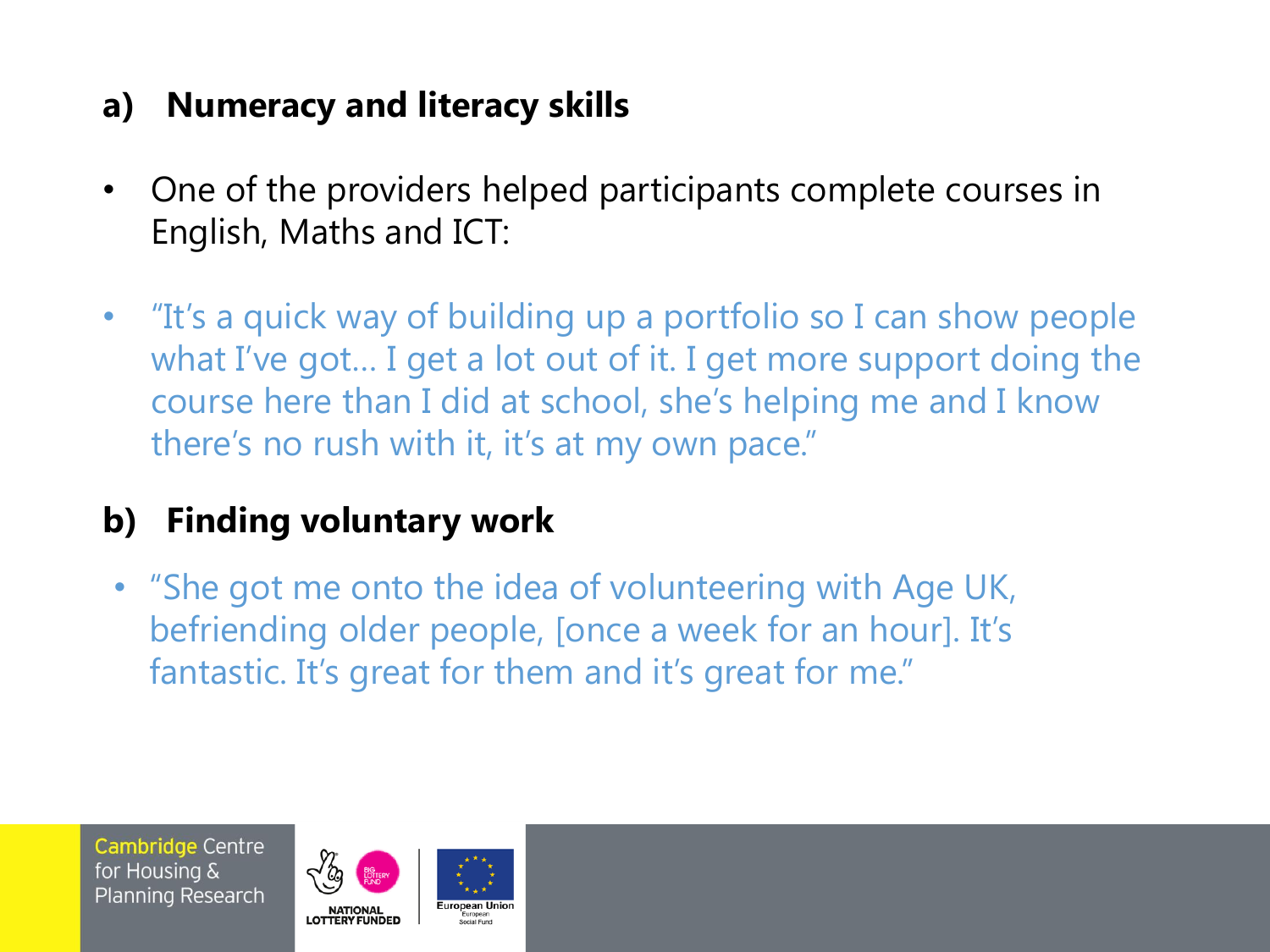• Coaches found voluntary work that would meet participants' needs, e.g. voluntary job in landscaping to get a certificate in construction skills (CSCS)

# **c) Applications for paid work**

• "The people there were really helpful…they would just sit with me and help me apply for jobs, and tell me what to do to fill them out properly and to stand out a little bit more."

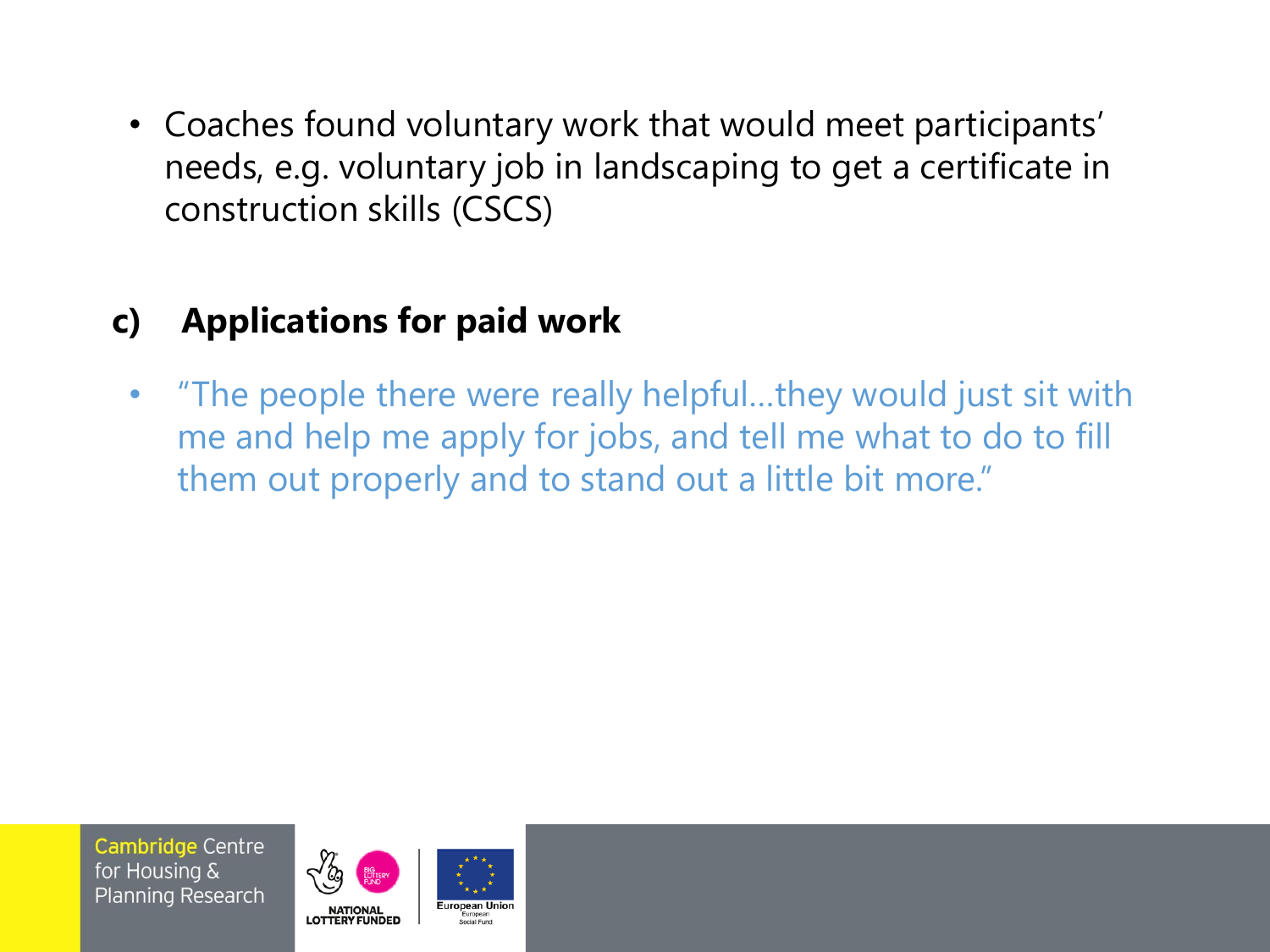# 5: Moving forward



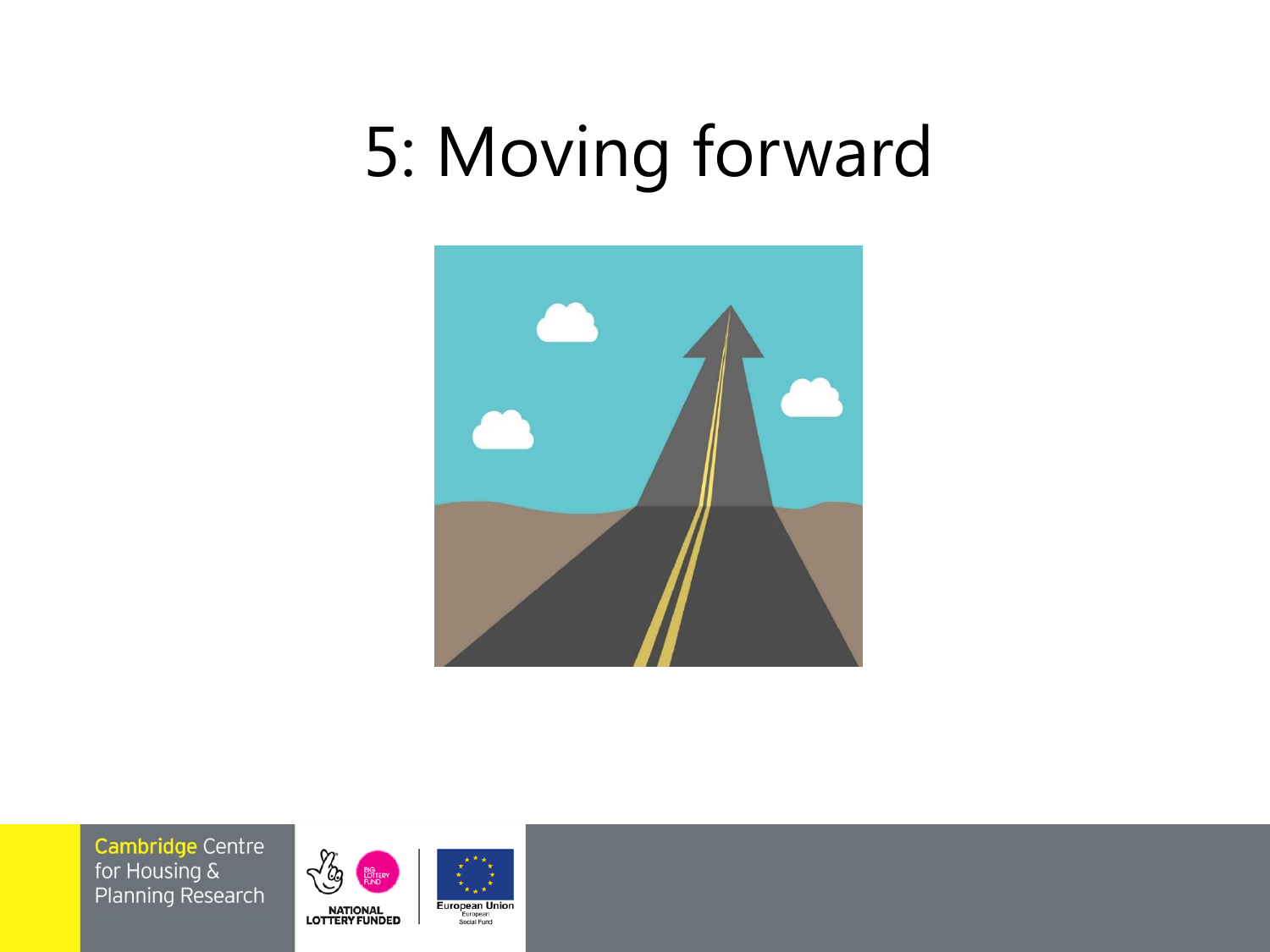### **a) Increased confidence**

- It was clear that the programme had raised participants' confidence and self-esteem.
- Some participants were offered the opportunity to attend confidence building courses as part of the programme:
- "I've gone leaps and bounds in front now. I've shocked myself really, I suppose."
- **b) Setting goals for the future**
	- "She's set me on a track where I know where I want to go. I know what I want out of life, it's just getting to it."

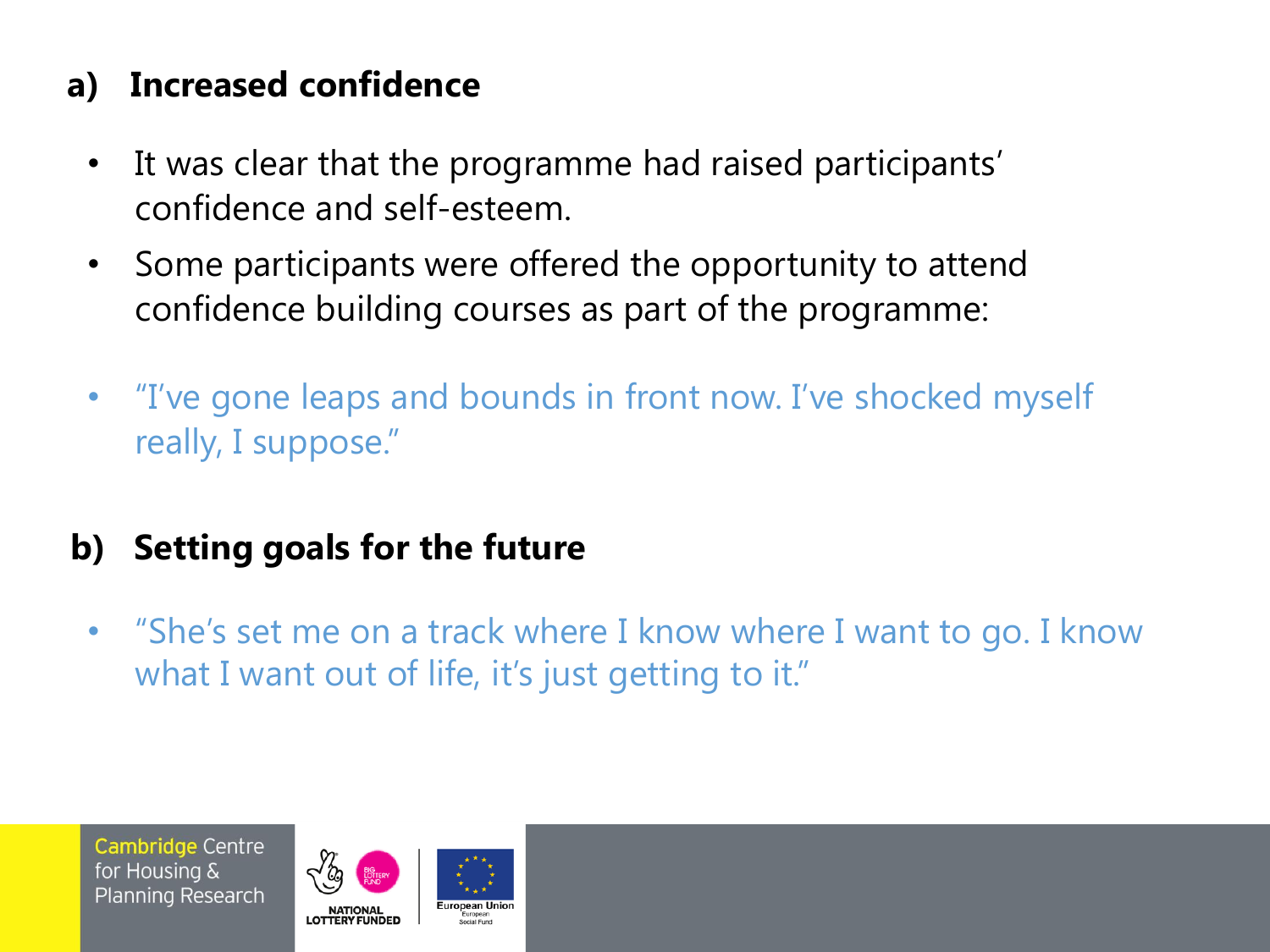### **c) Participants managing finances for themselves**

- Participants were more confident about their ability to manage finances for themselves in the future.
- Speaking to service providers on the phone was a key area of progress:
- "Sometimes I just need an extra push and I think [coach] has come to realise that, so she rings and then she's like 'here you go' [pretends to pass phone over]. And I'm like 'Oh, right, got to do it now'. So she has helped a lot."

#### **d) Increased motivation and perseverance**

• "I've learnt from [coach] don't give up, try it again, just keep trying and trying… I now think 'what would [coach] do'?!"

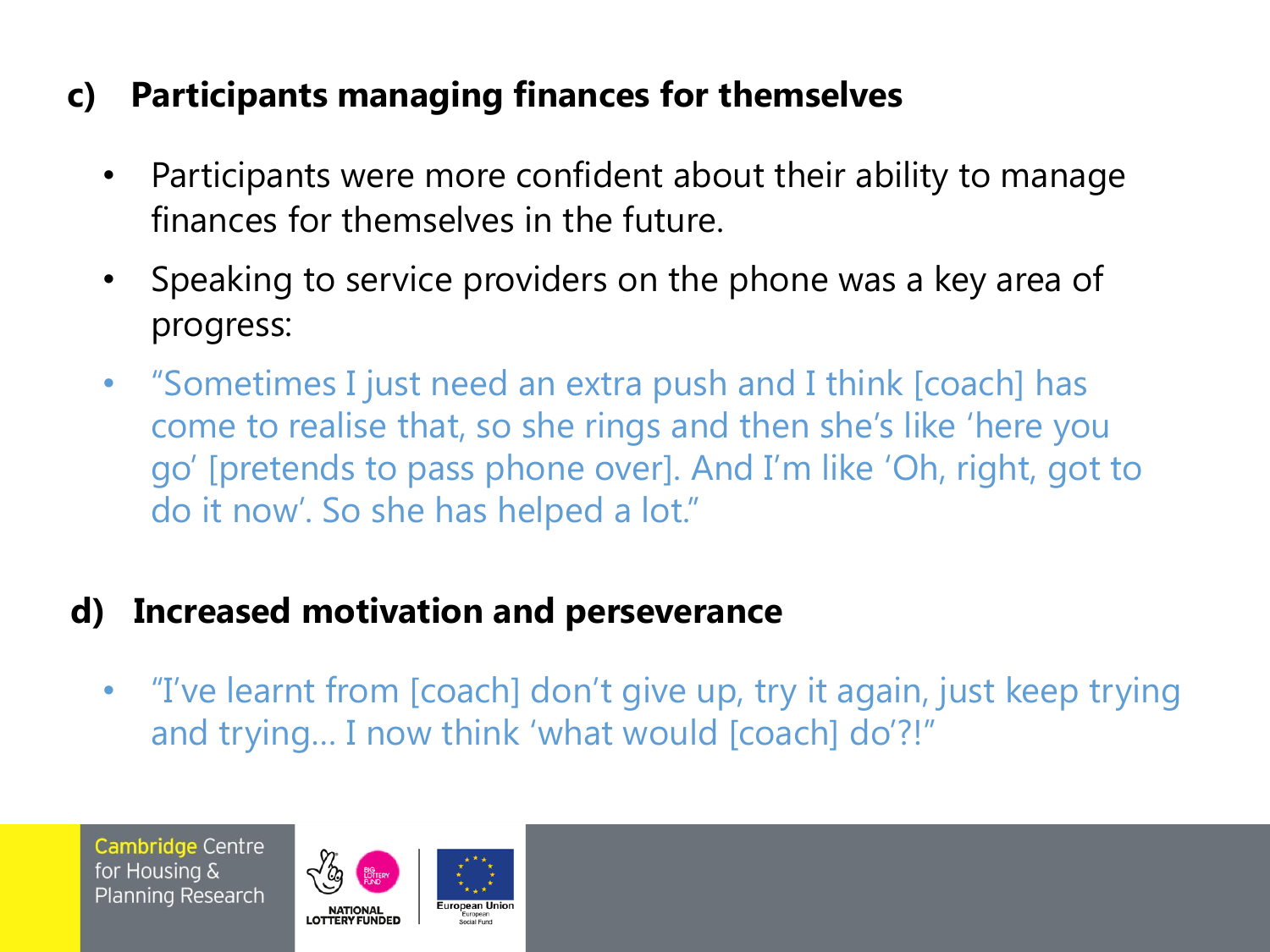### **e) Sticking to budgets and feeling the benefit**

• "I've been having up to £50 extra in my purse since I've been shopping at a cheaper shop. I've got that little bit of money if we do want a treat… I've pushed myself to do it and every fortnight I'm saving £40 or £50."

### **f) Improved mental health**

- "He's taken away a very big weight off my chest, you know. All the time I was worried… now I don't fear the letters. [Before] if the postman came I would be very worried because the letters would come telling me, if I don't do this they would be knocking on my door."
- Some participants were signposted to specialist services: e.g. Pandora projects to combat domestic abuse or projects to tackle problems with alcohol.

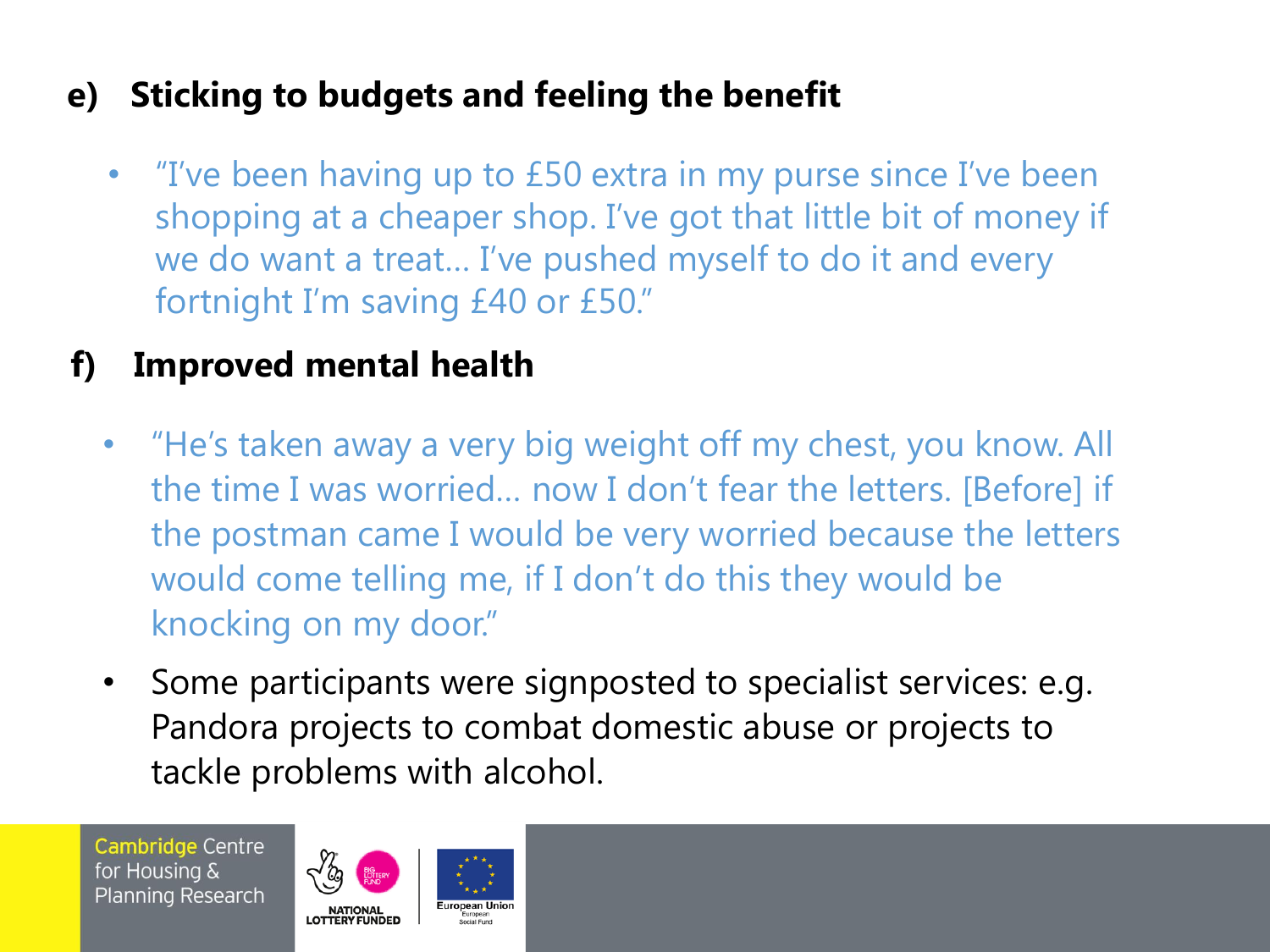### **g) Improved autonomy and reduced dependency on others**

- [Coach notes]: "He is feeling much better with himself and has complete control over his finances. His ex-partner is no longer assisting him."
- [Referral agency]"It's initially building that trust, working with someone, showing a little bit of kindness and then they start to work for themselves and do things off their own back, which is really nice, become self-sufficient."

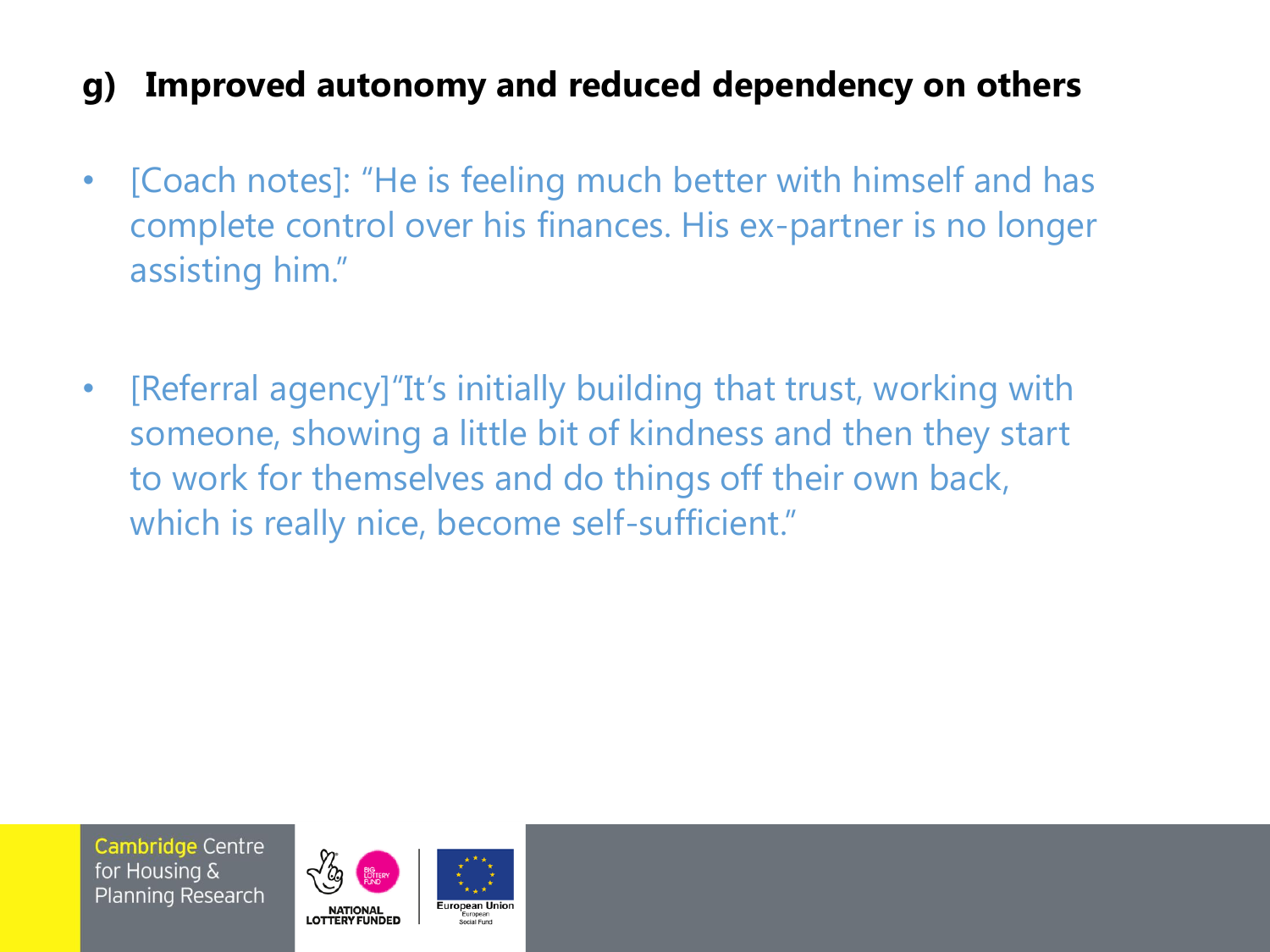# How does New Horizons achieve this for people?



**Cambridge Centre** for Housing & **Planning Research** 



European<br>Social Fund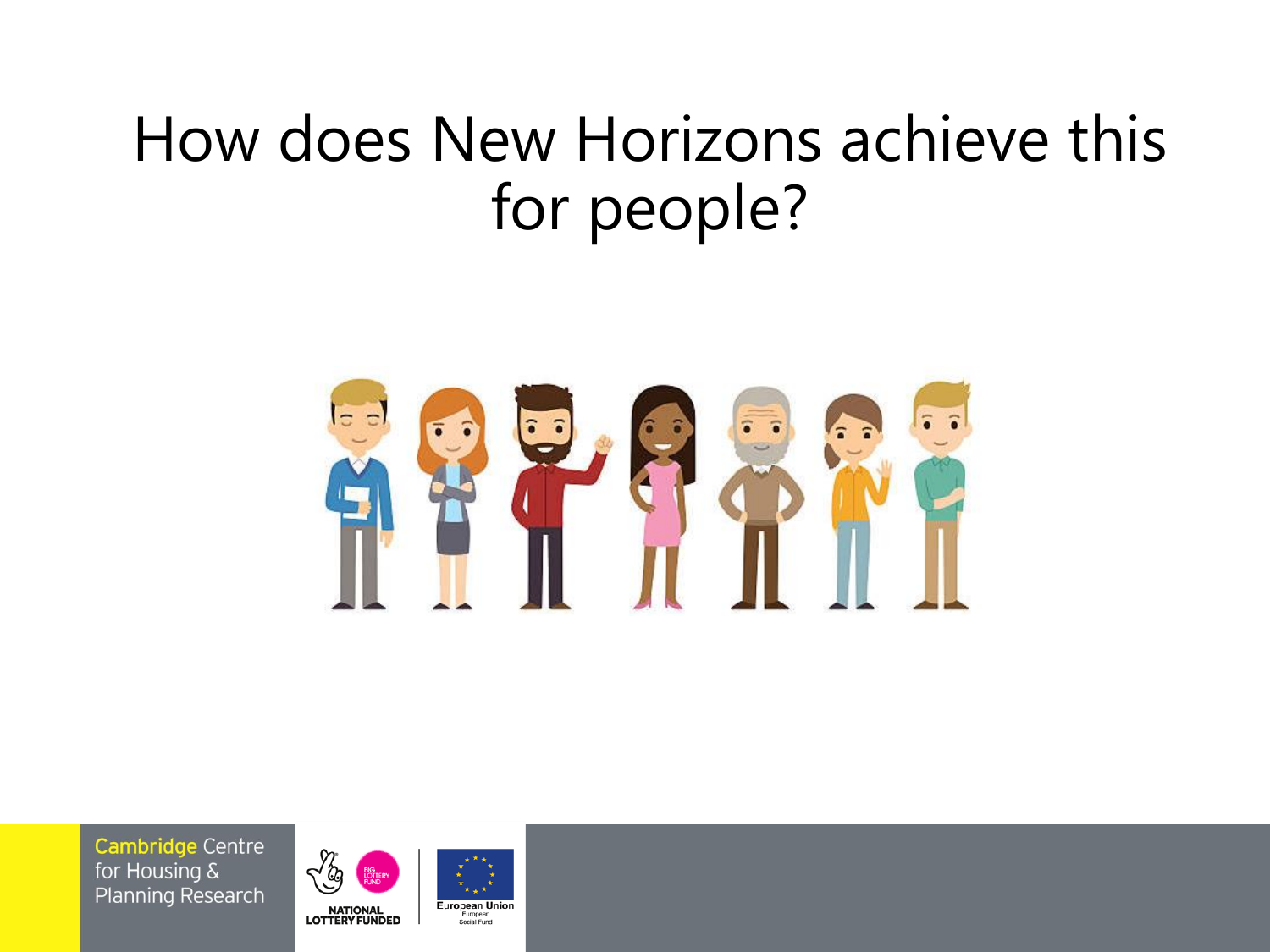### **a) Sufficient time to work with participants in-depth**

- Coaches can work with each person for up to 20 hours
- This is important because it gives coaches time to:
	- gain understanding of issues
	- build trust
	- disentangle financial situations
	- build participants' skills and confidence
	- refer to other organisations whilst providing ongoing support
- [Referral agency] "Often there's an underlying cause to their [participant's] debt issues which the New Horizons project is more suited to. They have more time to address those".

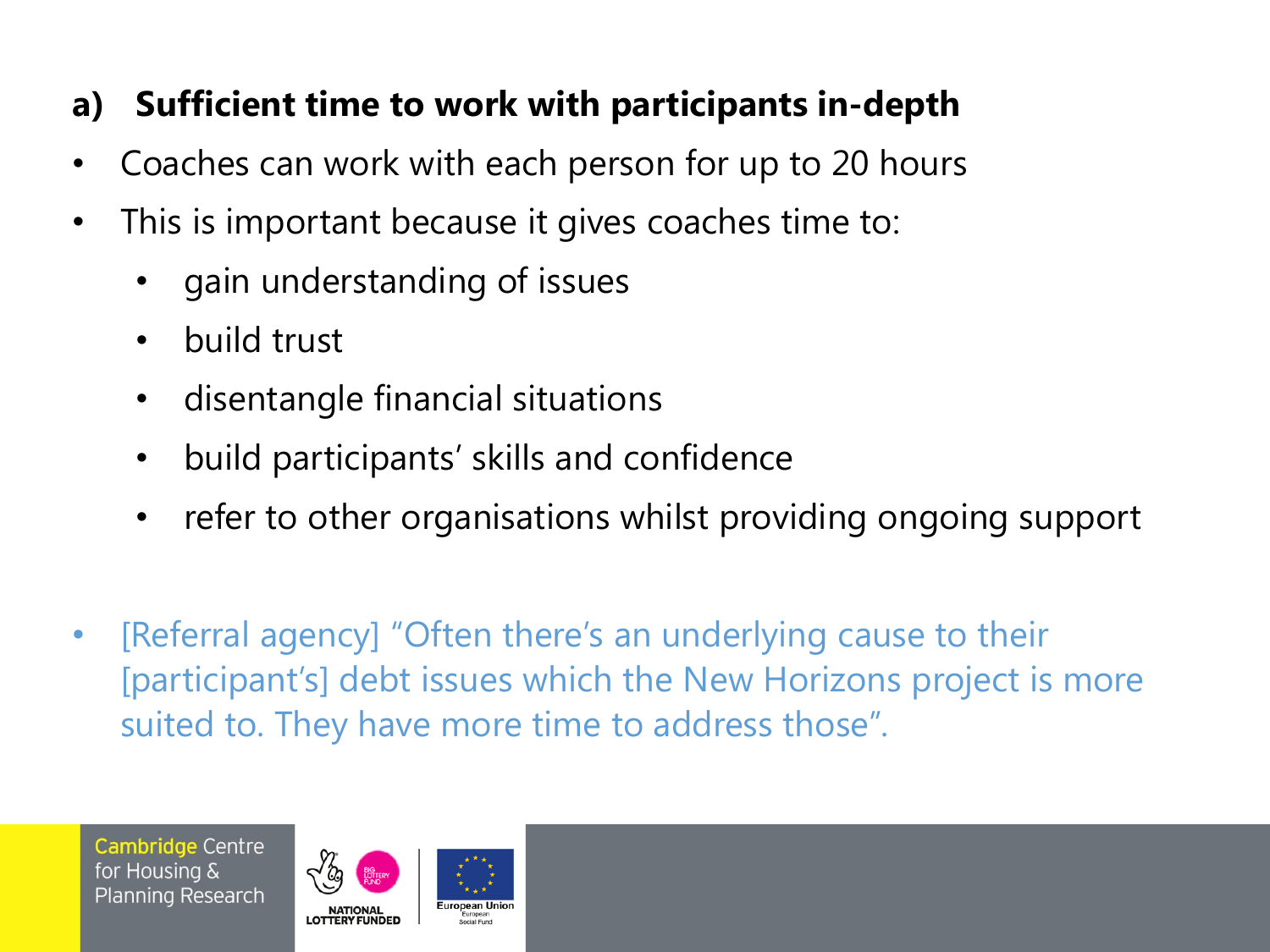#### **b) The relationship between coaches and participants**

- Coaches listen and allow people time to tell their story, building rapport and trust:
- "It's that feeling you have with somebody. You think 'yeah, this is a man who's understanding'."
- "She never rushes anything, she's so good. You never feel like 'we haven't got time for it'... She makes time for it, that makes all the difference."
- This relationship makes participants feel supported:
- "It's just nice to have someone where you can say 'you know what, I'm struggling with this and this', and they sit there and say 'we'll work this out.' She's just that extra support that's needed."

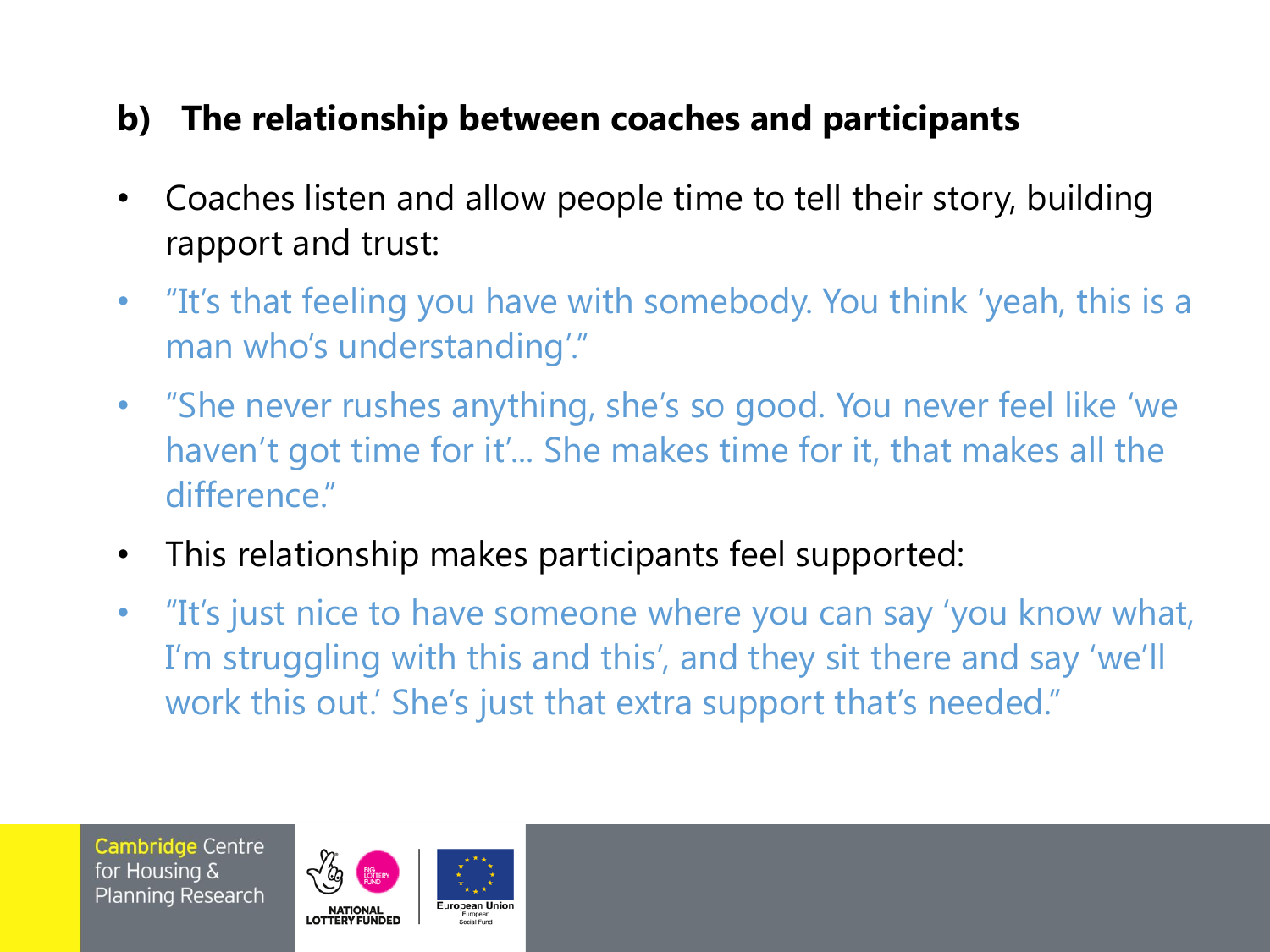- Coaches were seen as positive and motivating, changing participants' mind sets:
- "I lacked self-confidence because of what I've been through my divorce and having to lose everything. I felt like I'd failed, but [coach] makes you feel like 'you haven't failed, you've just hit a rock'."
- "When my time's up with her I'll miss her because I'm so used to her coming and just giving me that little boost, like 'you can do it'."
- One coach suggested:
- "It's not about the qualifications we hold, it's about our approach and how we are with them. If you had the qualifications, but not the empathy and the people skills, you wouldn't move too far forward with your clients….."If you went in and you were too structured, you wouldn't get any outcomes and results with anyone."

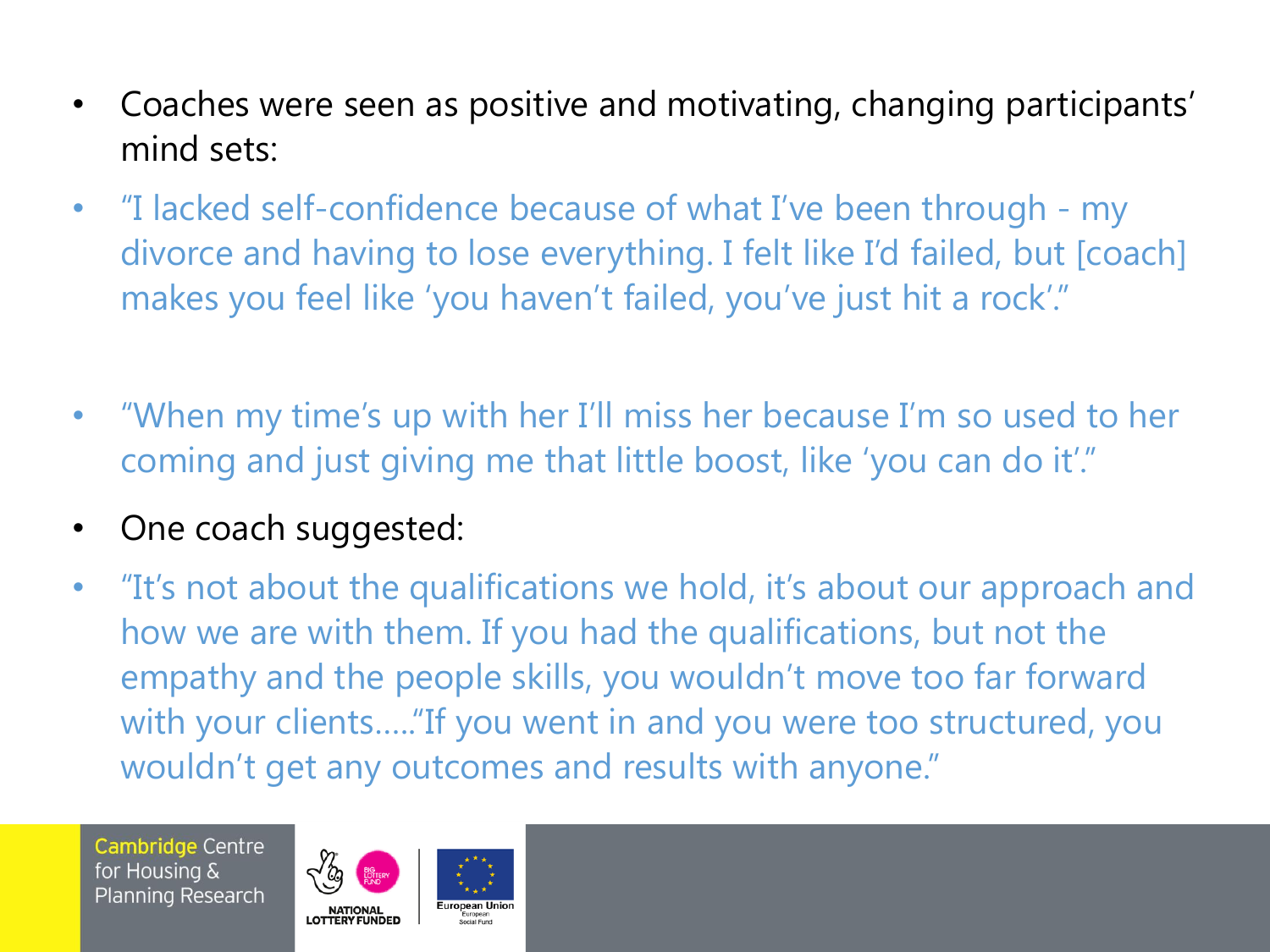# **c) Flexibility to tailor support to participants' needs**

- Support was differentiated and personal to the individual:
- ""It's very flexible, it's people's personal circumstances being taken into account, rather than just putting somebody into a box."[referral agency]
- This resulted in coaches providing a wide range of help, e.g.:
	- Securing funding for furniture and household appliances
	- Applying for an allotment
	- Fixing security on a participant's laptop
	- Negotiating funeral costs
	- Helping with cleaning

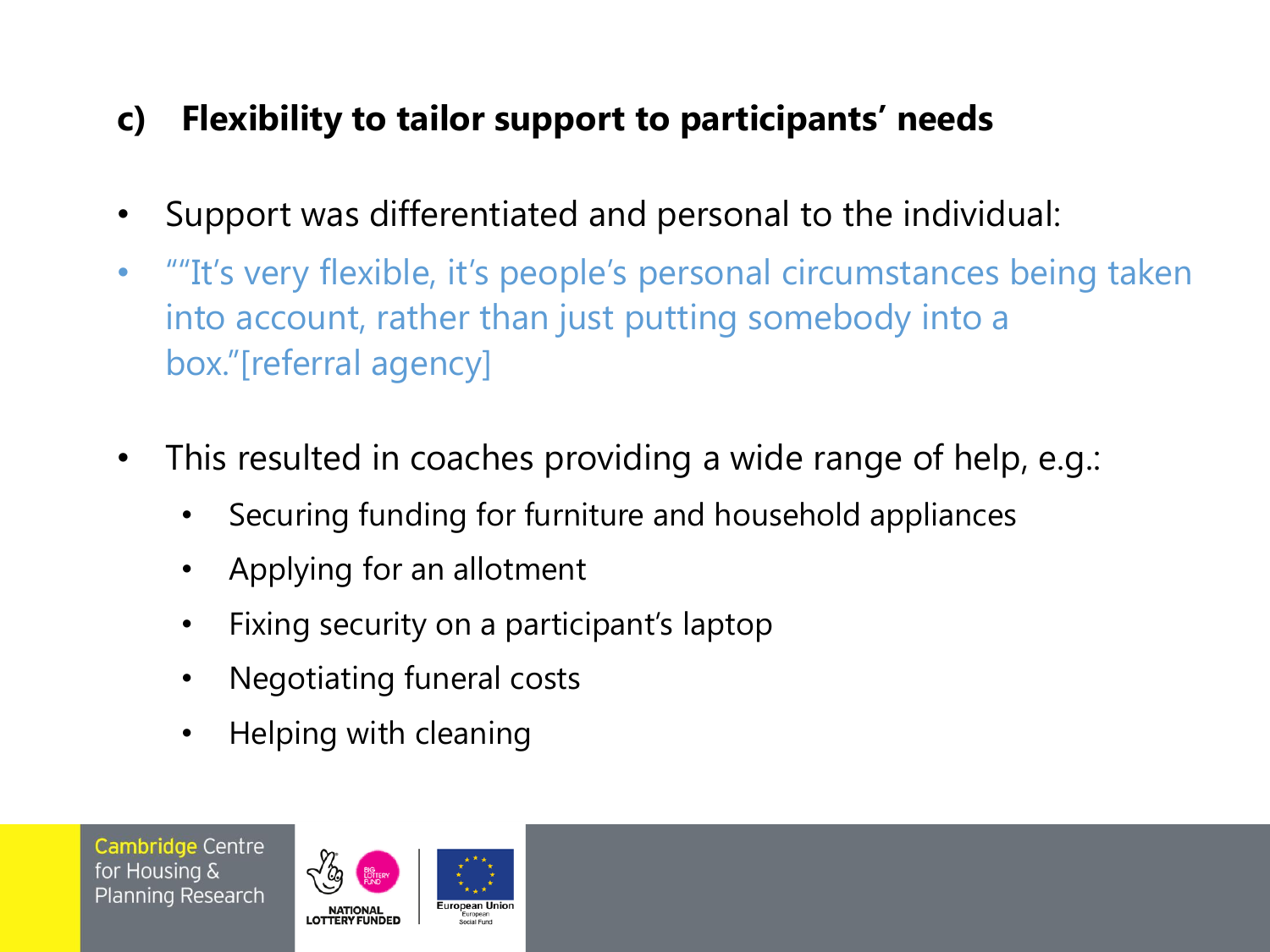#### **d) Flexible delivery times**

- Participants saw it as extremely valuable that they could contact coaches for advice outside of set meeting times:
- "I can text her or phone her and leave a message and she will get back to me before the end of the day. She is really, really, brilliant'
- "If she [coach] has been doing something and something's come up, she'll say 'can you pop in?'"
- Varying frequency of meetings as went through the programme, to meet needs

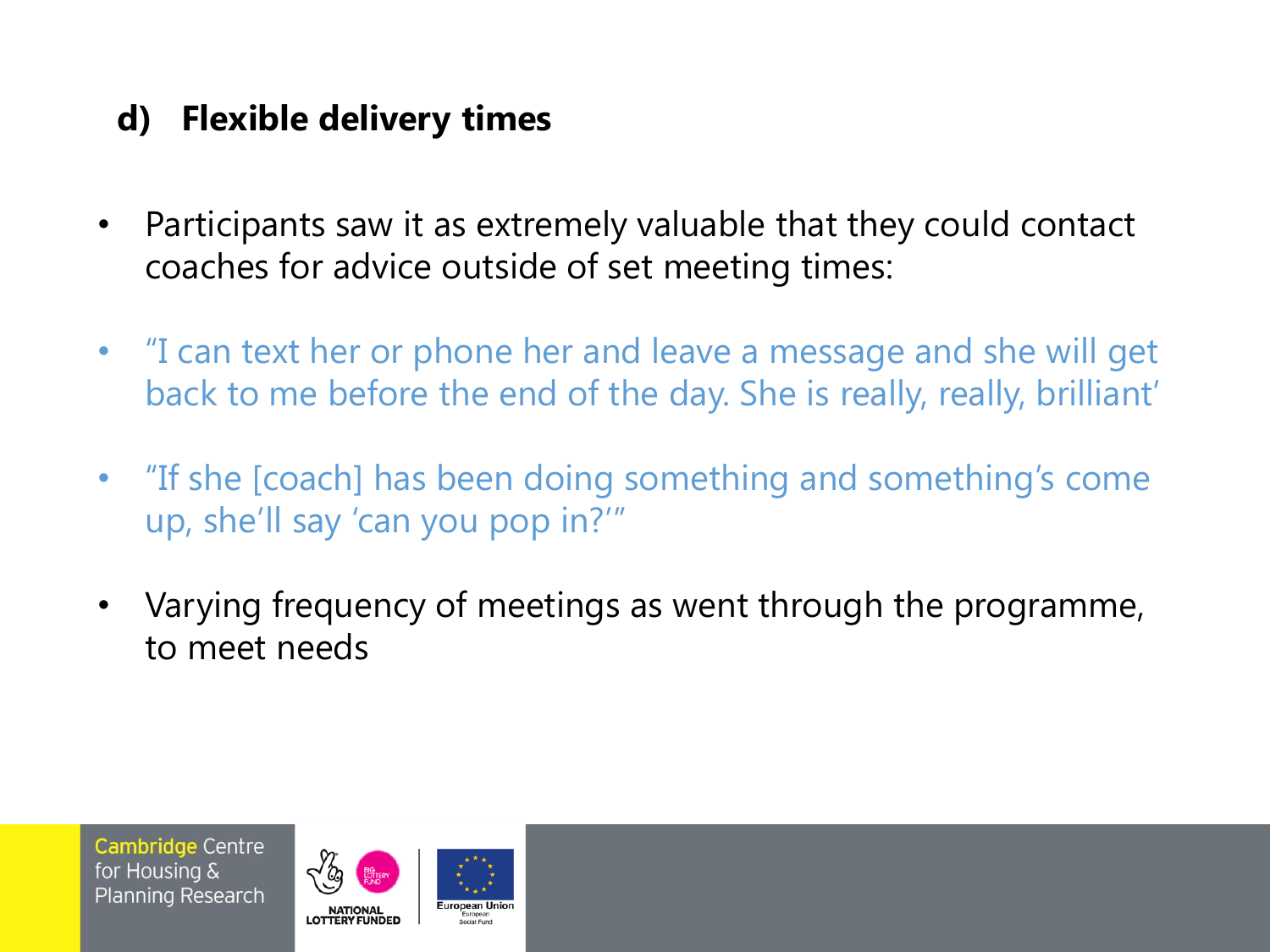### **e) Flexible locations**

- Participants appreciated being able to have support in their own home (this could solve practical issues such as childcare or access to transport; participants may also feel more comfortable in their home environment, several had mental health problems that meant they rarely left their homes ).
- "We have quite a rural community here, and unfortunately we have very poor public transport systems. So the fact that … providers will go out and see people in their own houses, that really helps"

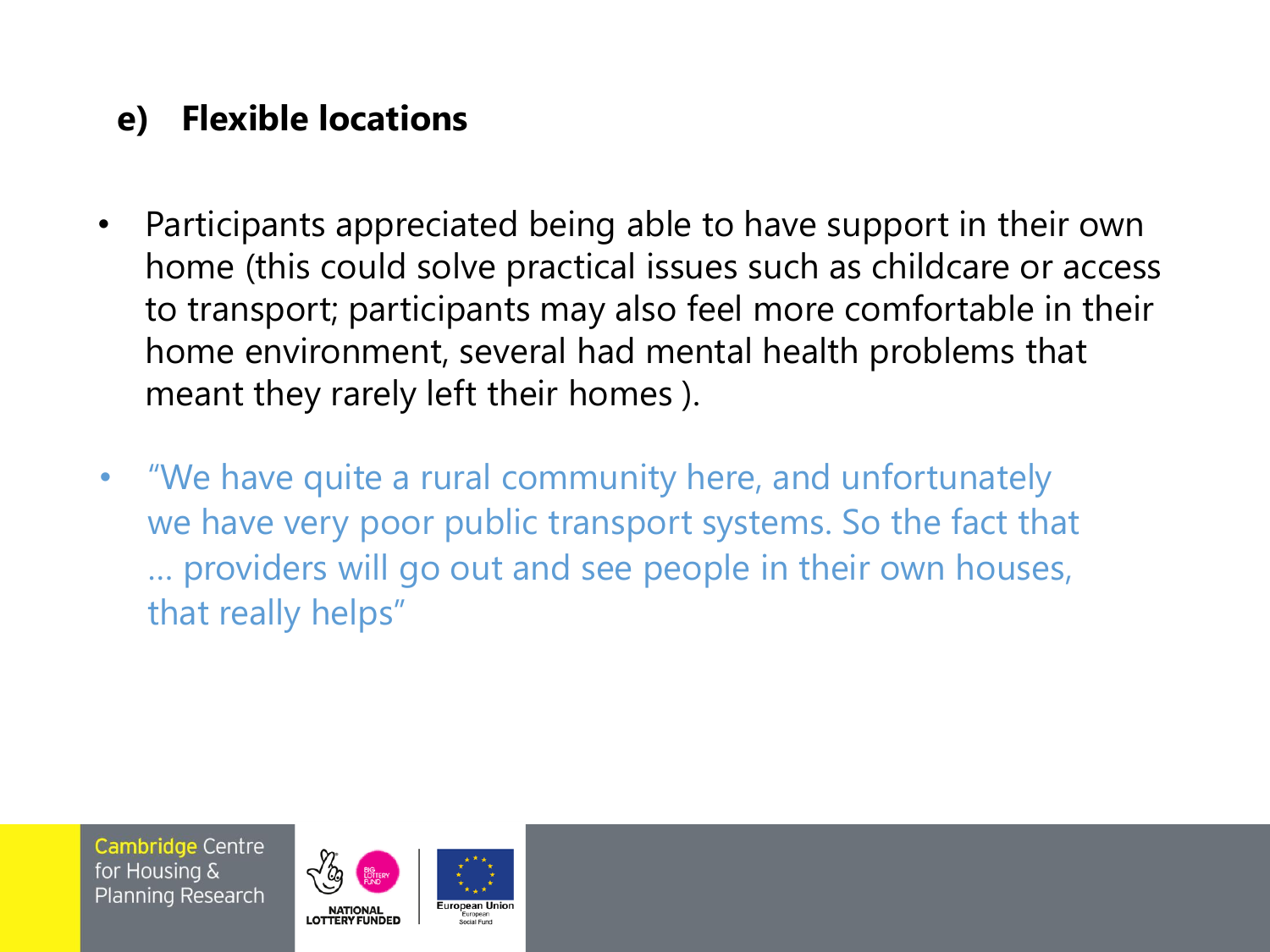### **f) MOW assessment tool**

• "It was a good way to track progress and to see how I felt. You can see the low scores at the beginning, they gradually got higher and higher and I think all of them were quite high by the end… It's a good visual aid, definitely".



**Cambridge Centre** for Housing & **Planning Research** 



European<br>Social Fund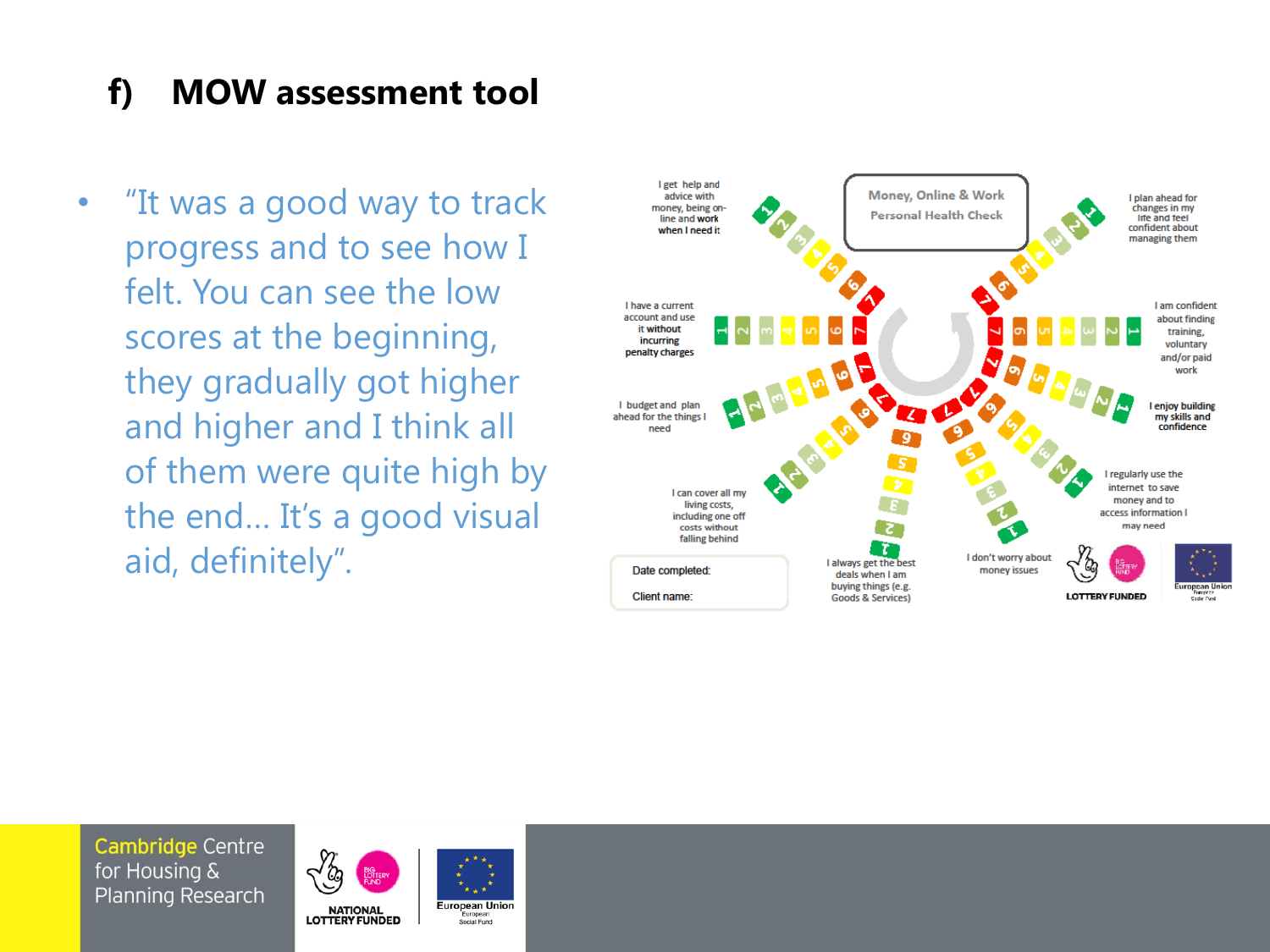# **g) Working in partnership**

- The New Horizons programme operates as a partnership between different organisations.
- Partnership meetings are held every 3 months for practitioners from the different organisations to share experiences and best practice
	- "You realise that everyone else is having similar issues" [coach]
	- "Brainstorming about clients was really helpful" [coach]

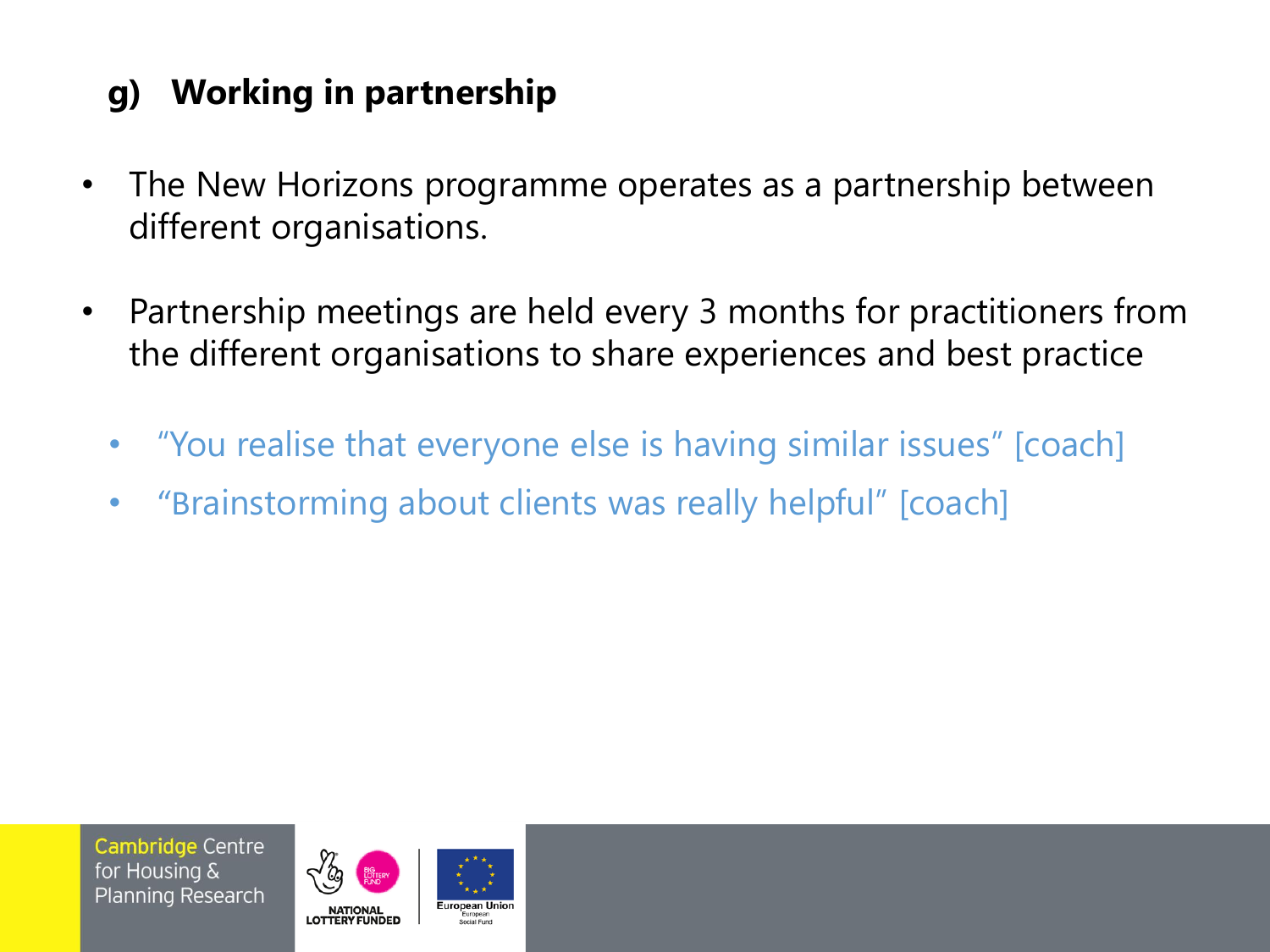# Challenges

- **1. Possible problematic areas for participants:**
- **a) Dependency on coach**
- Several coaches said that it was difficult for some clients to let go of the support at the end of the 20 hours.

### **b) Issues with support from family members**

• Difficulty of addressing situations where a participant is dependent on family members, but these relationships are problematic.

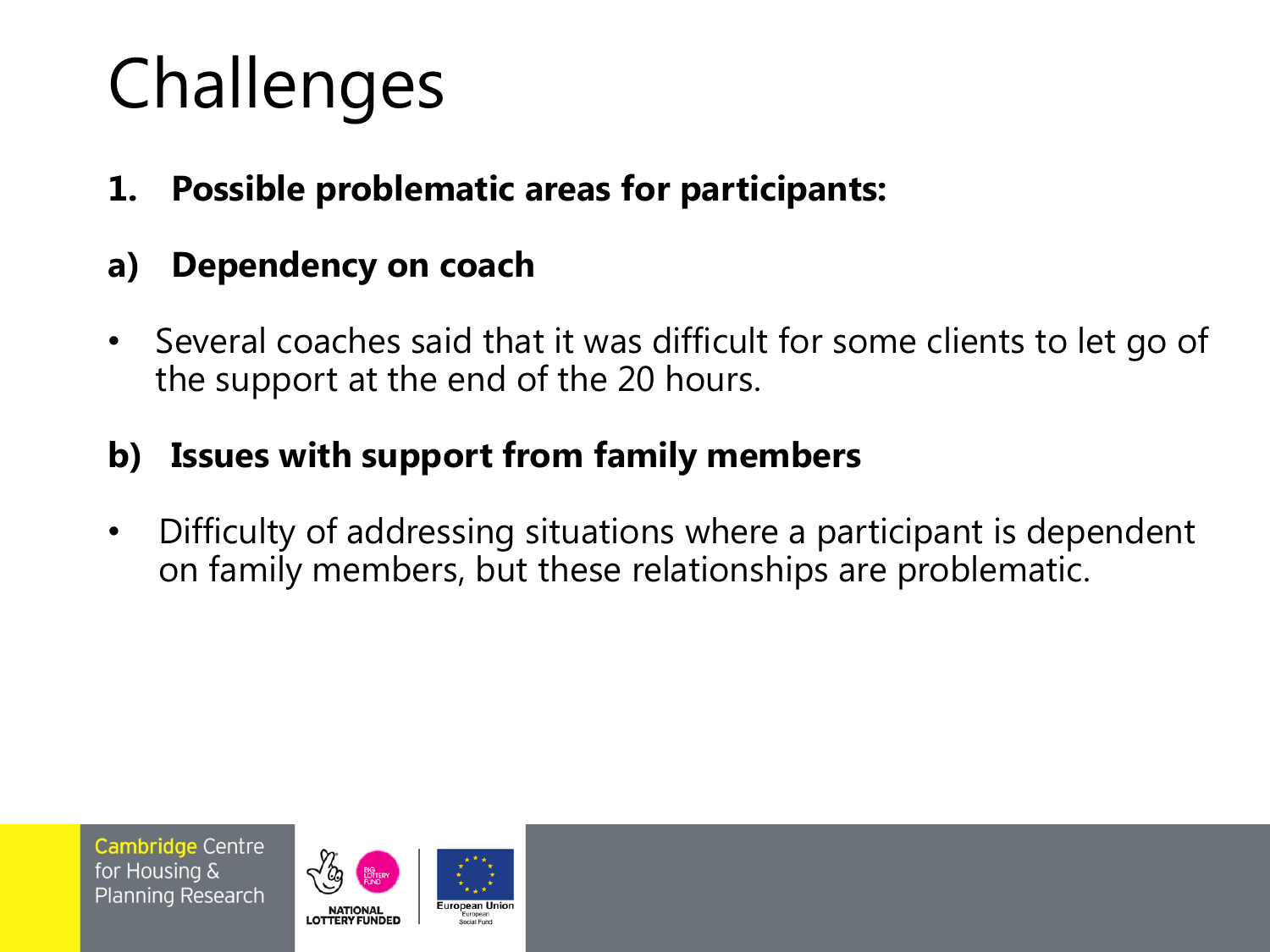#### **c) Fear of getting back to full time work because potential loss of benefits**

- This was very common among participants. Very often, committing to full time employment was part of a trade-off because of the possible negative effects on benefits. Sometimes these were legitimate fears:
- "We discussed the implications and cost of working whilst living in a hostel." [Coach]
- But they were sometimes due to a lack of information on the benefits and allowances system.
- "[Participant] had a job offer but she felt she had to decline because she was afraid of losing benefits."

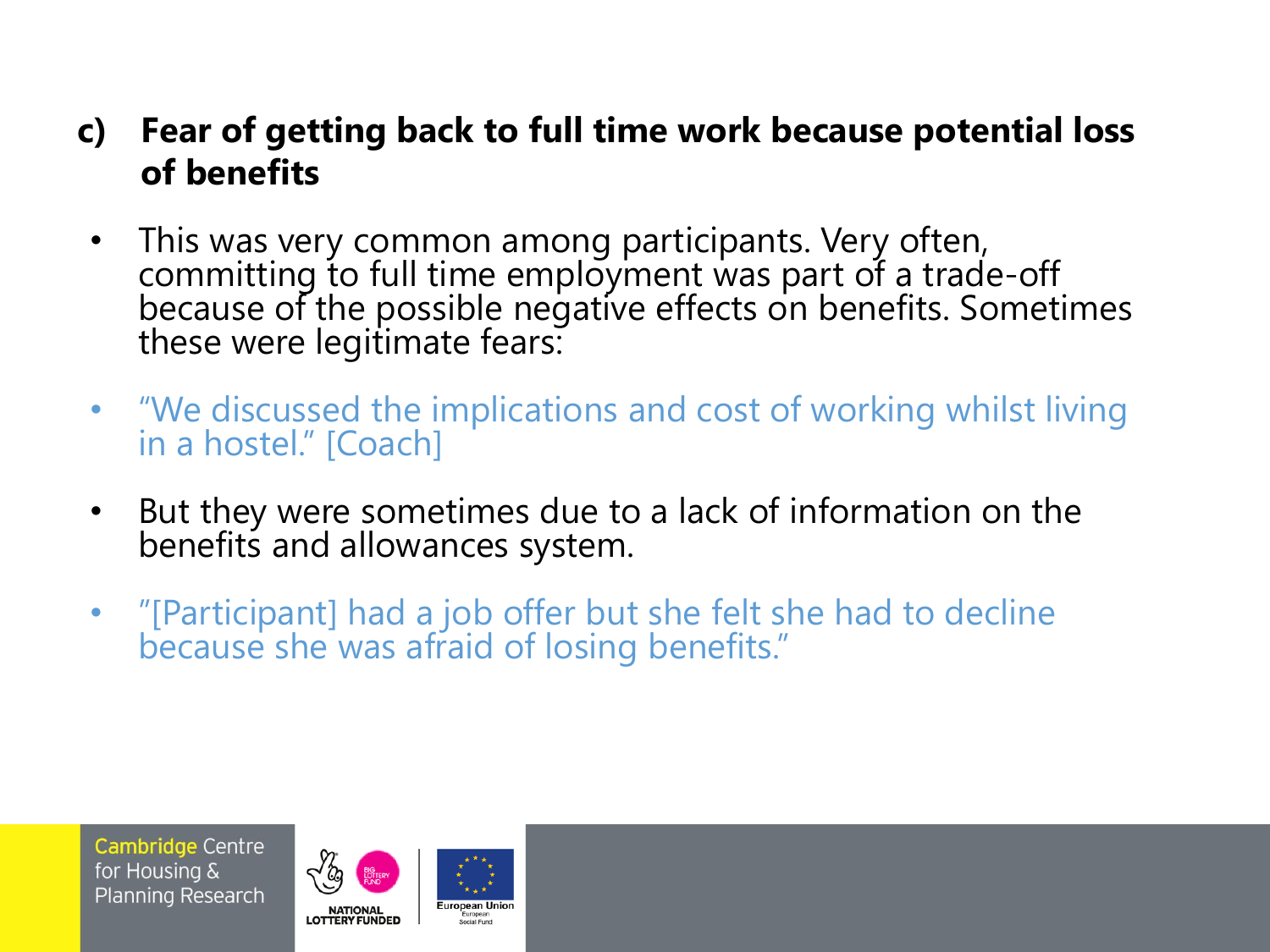# **d) Participant progress based on their willingness to engage**

- "They have to want that bit of change." [coach]
- Sometimes mental health problems or stubbornness will mean people are unable or unwilling to make changes
- e.g. one participant who had a thought disorder would not accept any advice on budgeting or his C.V.

### **e) Participants leaving in an unplanned way due to unforeseen circumstances**

• People had chaotic lives, and for some clients this meant they left the programme in an unplanned way, impacting on outcomes (especially recorded outcomes)

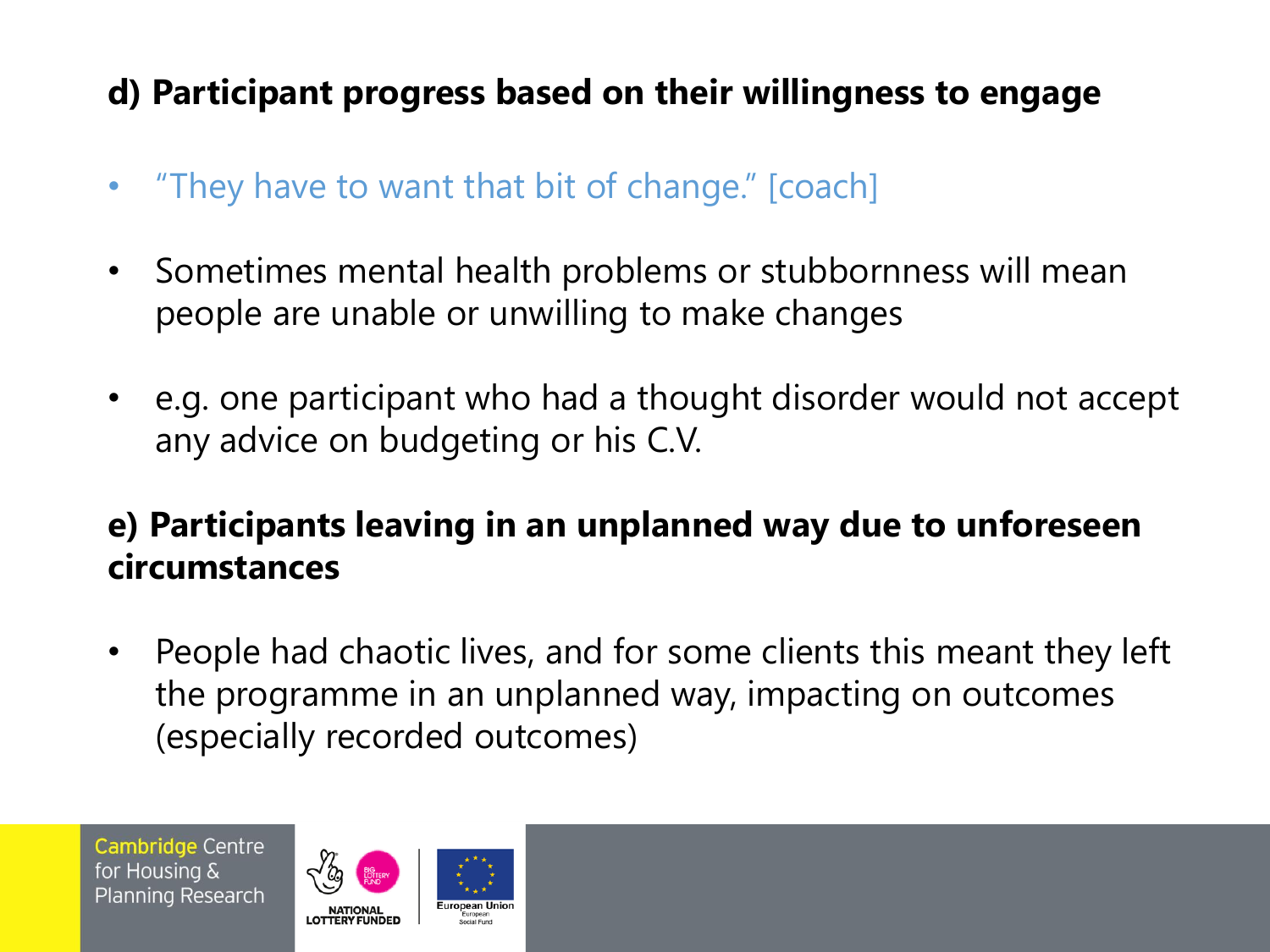# **2. Critical reflections from coaches:**

# **a) Too much paperwork**

• Coaches have to complete a lot of paperwork which reduces the time available for them to work with clients (this is due to the requirements of the funding body)

### **b) Lack of training for staff**

Some coaches suggested they would have liked more training opportunities in areas that arose through the programme (e.g. autism).

#### **c) Some coaches can feel isolated**

Some institutions only have one coach working on the New Horizons project, these coaches can sometimes feel isolated or unsupported.

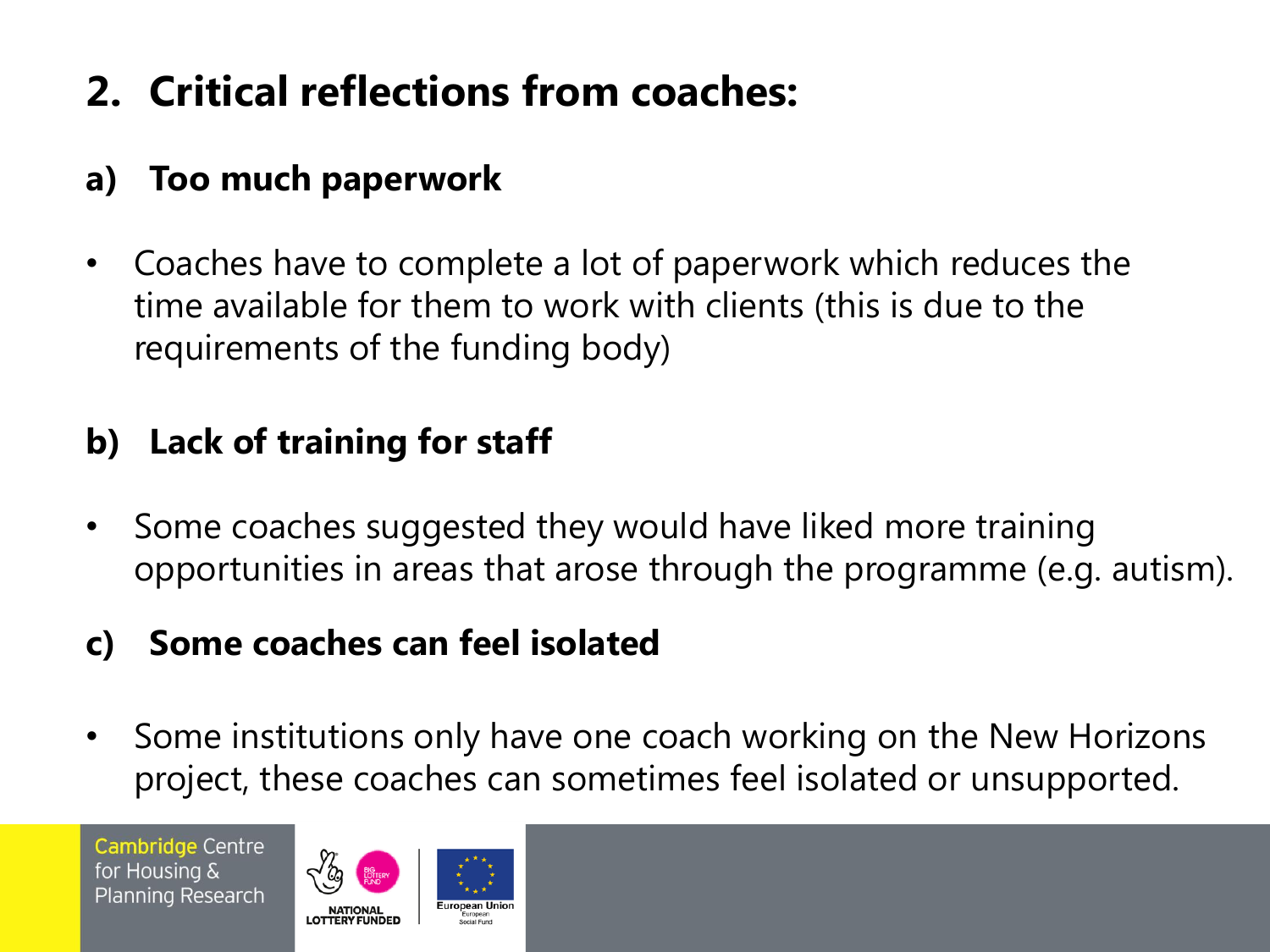# Conclusions

- Clear progress for participants in the areas of financial inclusion, digital inclusion and financial support
- Huge impact on wellbeing:
- "I have my life back on track now, so thank you… it carries huge meaning."
- Reasons the scheme is so successful:
	- 20 hours of individual tailored support
	- Flexible delivery that can work around participants' needs
	- Relationship between coaches and participants